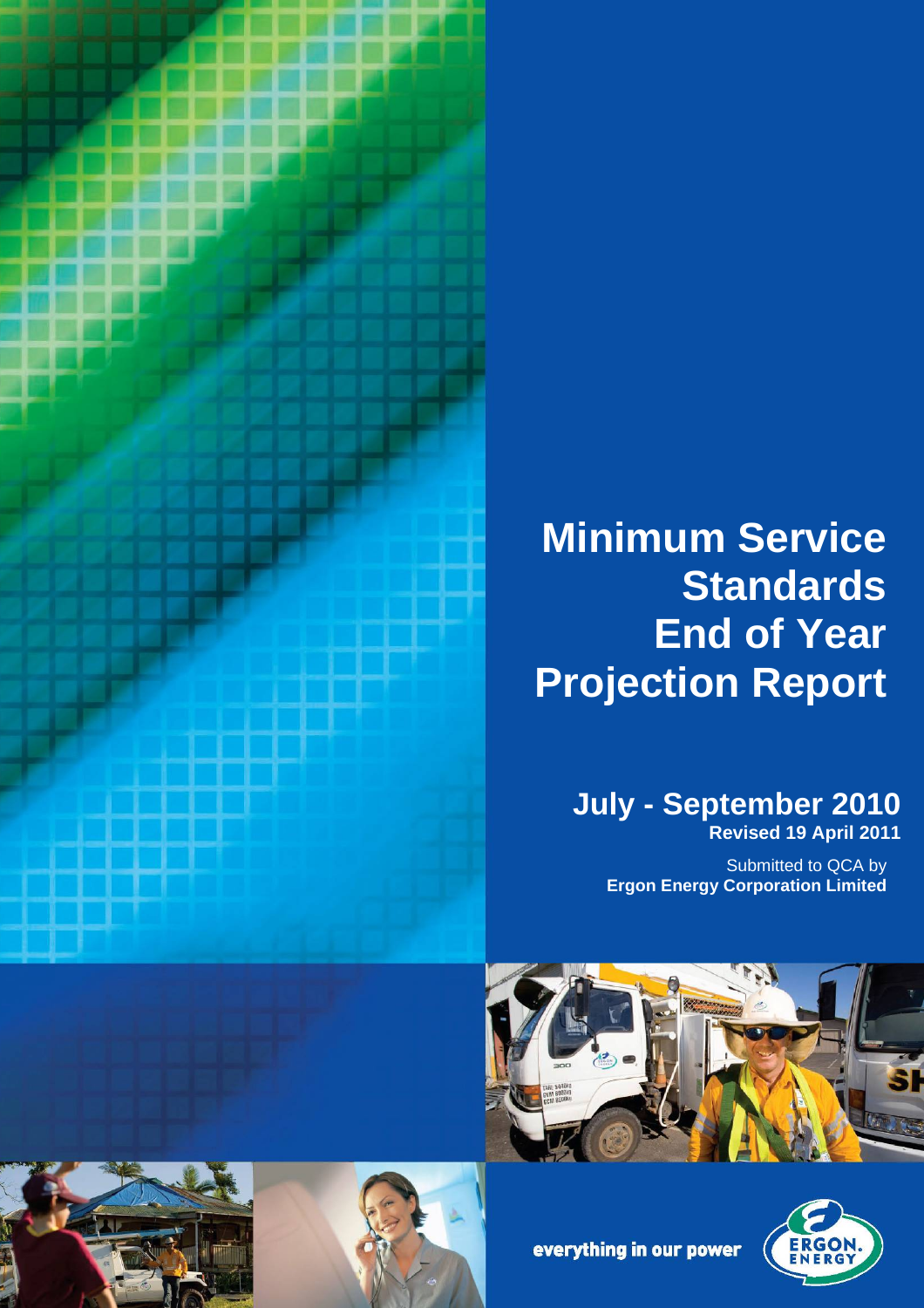# **Introduction**

The Queensland Competition Authority's Warning Notice of 16 November 2010 requires Ergon Energy to provide the following additional information in addition to the quarterly service quality reporting that is provided accordance with clause 2.6.2 of the Electricity Industry Code:

- (i) Year-to-date and forecast (seasonally adjusted) 2010-11 financial year estimates for each of the measures provided in Schedule 1 of the Electricity Industry Code;
- (ii) A detailed explanation for any actual or estimated shortfalls against its 2010-11 MSS for each of the measures provided in Schedule 1 of the Electricity Industry Code;
- (iii) The measures or actions that Ergon Energy has implemented (including expenditure levels) in the preceding quarter in order to ensure that it meets its 2010-11 MSS;
- (iv) The measures or actions that Ergon Energy proposes to implement (including relevant expenditure) in the following quarter in order to ensure that it meets its 2010-11 MSS; and
- (v) With the exception of the first quarter's reporting, a detailed explanation for any measures or actions (and/or expenditure) proposed under (iv) that Ergon Energy did not implement in the relevant quarter.

Ergon Energy submits this report which addresses these additional reporting requirements. Specifically:

- Reporting requirement (i) is addressed in Figure 1 on page 5 and for each feeder category in detail in sections 4 through to 9 of this report;
- Reporting requirement (ii) is addressed in sections 4 through to 9 of this report where appropriate;
- Reporting requirement (iii) is addressed in sections 2 and 3 of this report;
- Reporting requirement (iv) is also addressed in sections 2 and 3 of this report; and
- Reporting requirement (v) is not addressed in this report, however will be included in future quarterly reports to the QCA.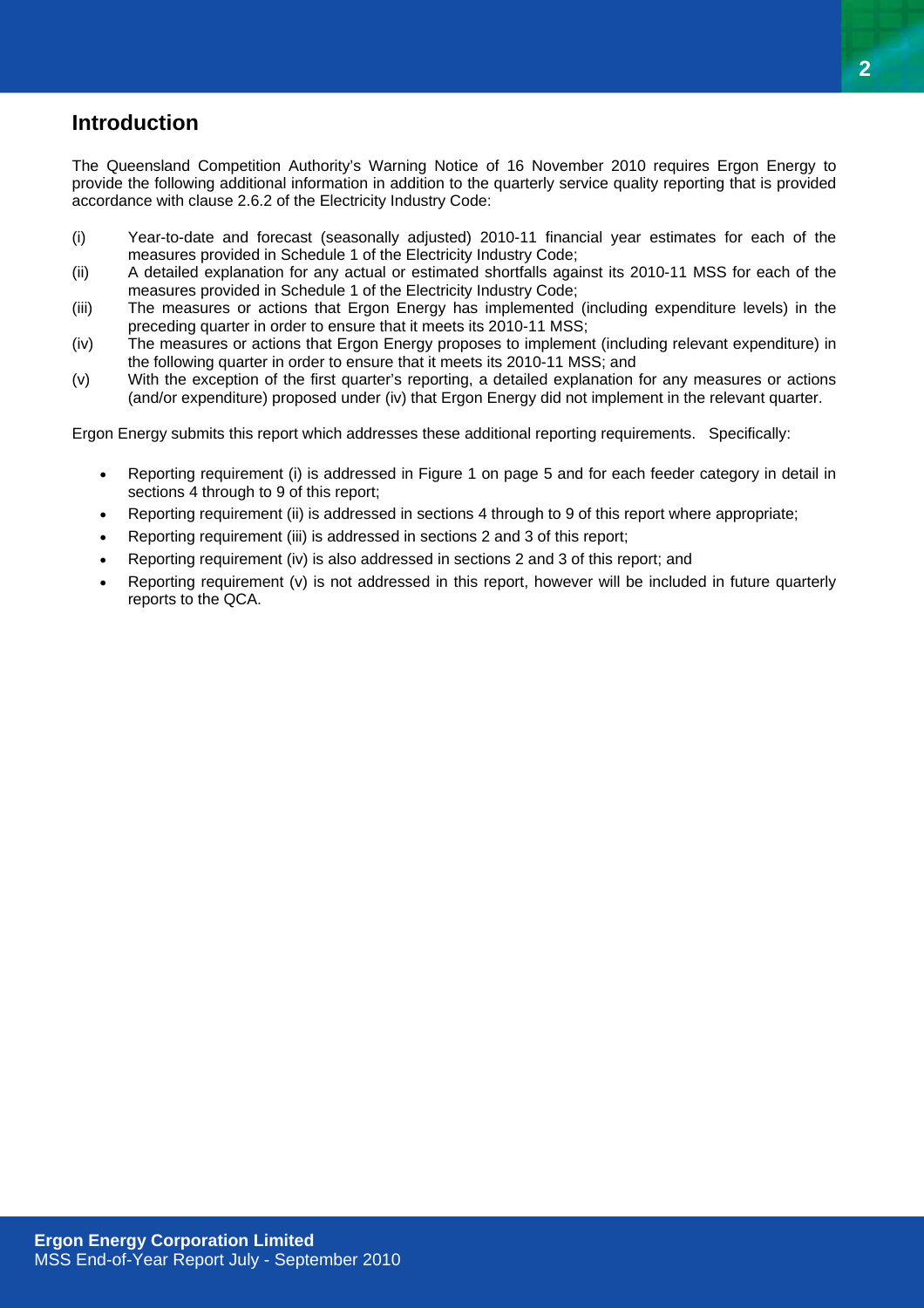# **1. Executive Summary**

During the July-September 2010 Quarter, almost all of Queensland experienced higher than average rainfall, with large areas of Queensland experiencing record high rainfalls in September 2010. Much of this rainfall was the result of unseasonably early severe thunderstorm and lightning activity, which consequently impacted Ergon Energy's unplanned outage performance.

Despite these unusually wet conditions, Ergon Energy's cumulative actual reliability performance for July and August 2010 were generally at or better than the cumulative seasonalised Minimum Service Standards (MSS) for those months. However, the early severe thunderstorm activity during September 2010 gave rise to cumulative reliability performance for three of the six reliability measures that was worse than the cumulative seasonalised MSS for the July-September 2010 Quarter. In particular, the unprecedented weather conditions adversely impacted Ergon Energy's unplanned outage performance for the Urban and Short Rural feeder categories, which is reflected in the overall performance against the seasonalised MSS for these feeders. Nevertheless, the unplanned performance results have improved for 5 out of the 6 reliability measures compared to the same quarter last year as shown in Figure 7 on page 9.

By contrast, Ergon Energy's planned outage performance during the July-September 2010 Quarter is significantly better than the same period in 2009, which is directly due to the reinstatement of live-line working and the implementation of a number of reliability-focussed initiatives which are discussed in further detail in this document.

Ergon Energy places a high priority on achieving the MSS and continues to use its best endeavors to meet its annual MSS obligations. We continue to monitor, assess, analyse and undertake the necessary remedial action to ensure performance levels that will achieve the MSS in 2010-11 and in future years. In particular, Ergon Energy has put significant focus on its operational practices to improve the response time to unplanned outages and the management of planned outages in order to meet the MSS for 2010-11.

In addition, Ergon Energy is also implementing many improvement strategies for reliability improvement through its major capital works projects. Specifically, Ergon Energy has developed a whole-of-business plan for operating under the Australian Energy Regulator's (AER) Service Target Performance Incentive Scheme (STPIS) and MSS Management Plan with the objective of meeting the MSS during the 2010-15 regulatory control period and managing our operations in the context of the AER's STPIS.

The strategies in the STPIS/MSS Management Plan are structured around a three-tiered approach to address unplanned outages:

- 1. Reduce Events; (reduces SAIDI and SAIFI);
- 2. Reduce Impacts; (reduces SAIDI and SAIFI); and
- 3. Improve Response.(reduces SAIDI)

In addition, a three-tiered approach has also been developed to address planned outages:

- 1. Reduce Events; (reduces SAIDI and SAIFI);
- 2. Reduce Impacts; (reduces SAIDI and SAIFI); and
- 3. Minimise Duration. (reduces SAIDI)

 $\overline{a}$ 

A comprehensive list of the 42 strategies and initiatives being undertaken are detailed in this document.

In the AER's recent Distribution Determination<sup>1</sup>, Ergon Energy's capital expenditure allowance for Reliability and Quality Improvement investments for the 2010-15 regulatory control period was reduced by \$28 million to \$107 million (Nominal). To maximize the reliability outcomes in the early years of the regulatory control

<sup>1</sup> The AER's Distribution Determination relates only to the distribution network that is interconnected with the National Electricity Market and the Mount Isa-Cloncurry distribution network – it does not include Ergon Energy's Isolated Networks – whereas the MSS applies to all of Ergon Energy' distribution networks.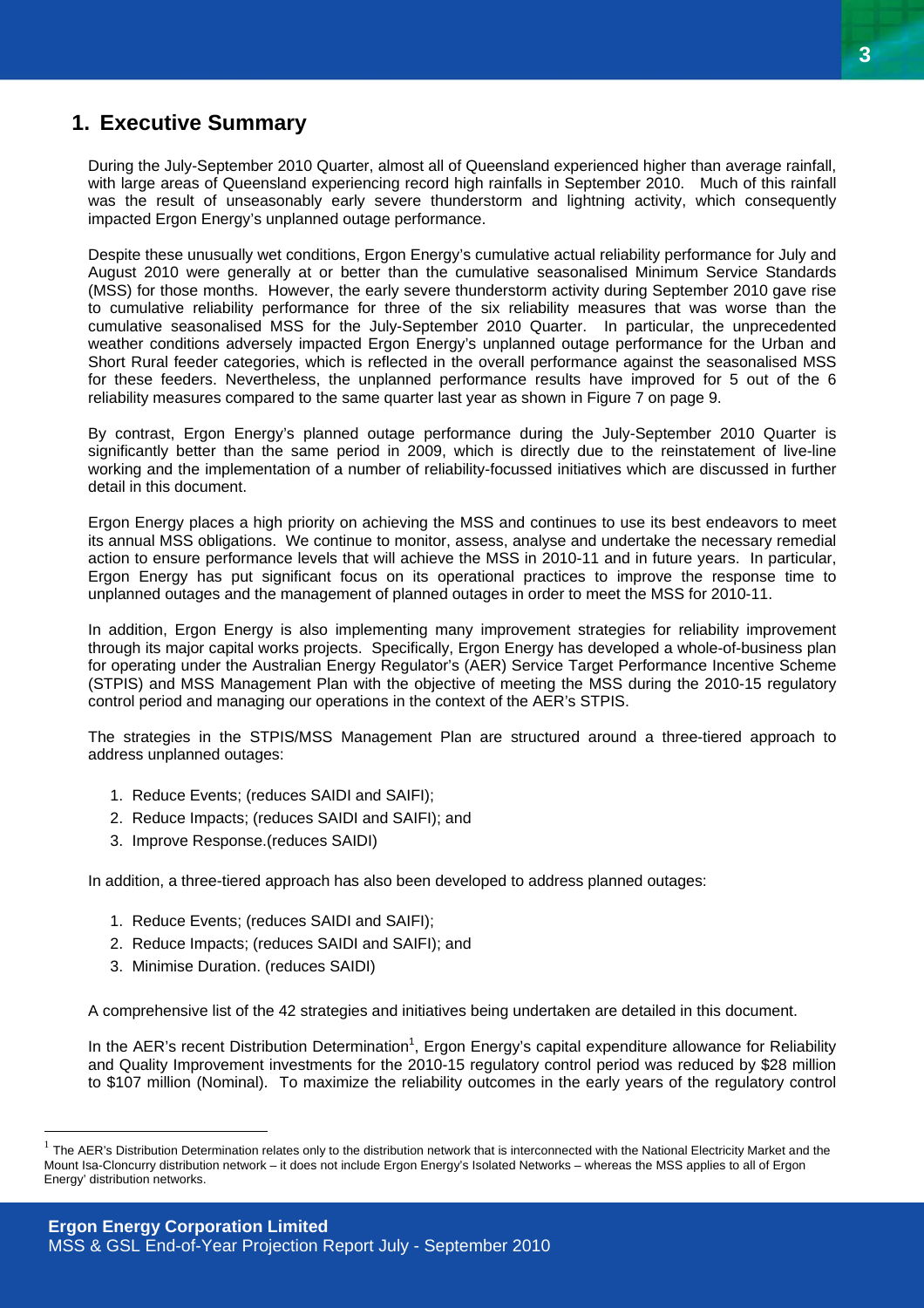Finally, it is important to note that in the two months since the completion of the July-September 2010 Quarter, despite wetter than normal conditions prevailing across Queensland, Ergon Energy's reliability performance has improved, with current projections (as at the end of November 2010) indicating that Ergon Energy is likely to achieve all six MSS by the end of 2010-11. This outcome is subject Queensland experiencing typical weather conditions for the remainder of 2010-11, subsequently giving rise to reliability performance for the remainder of the financial year that aligns with the seasonalised MSS monthly totals.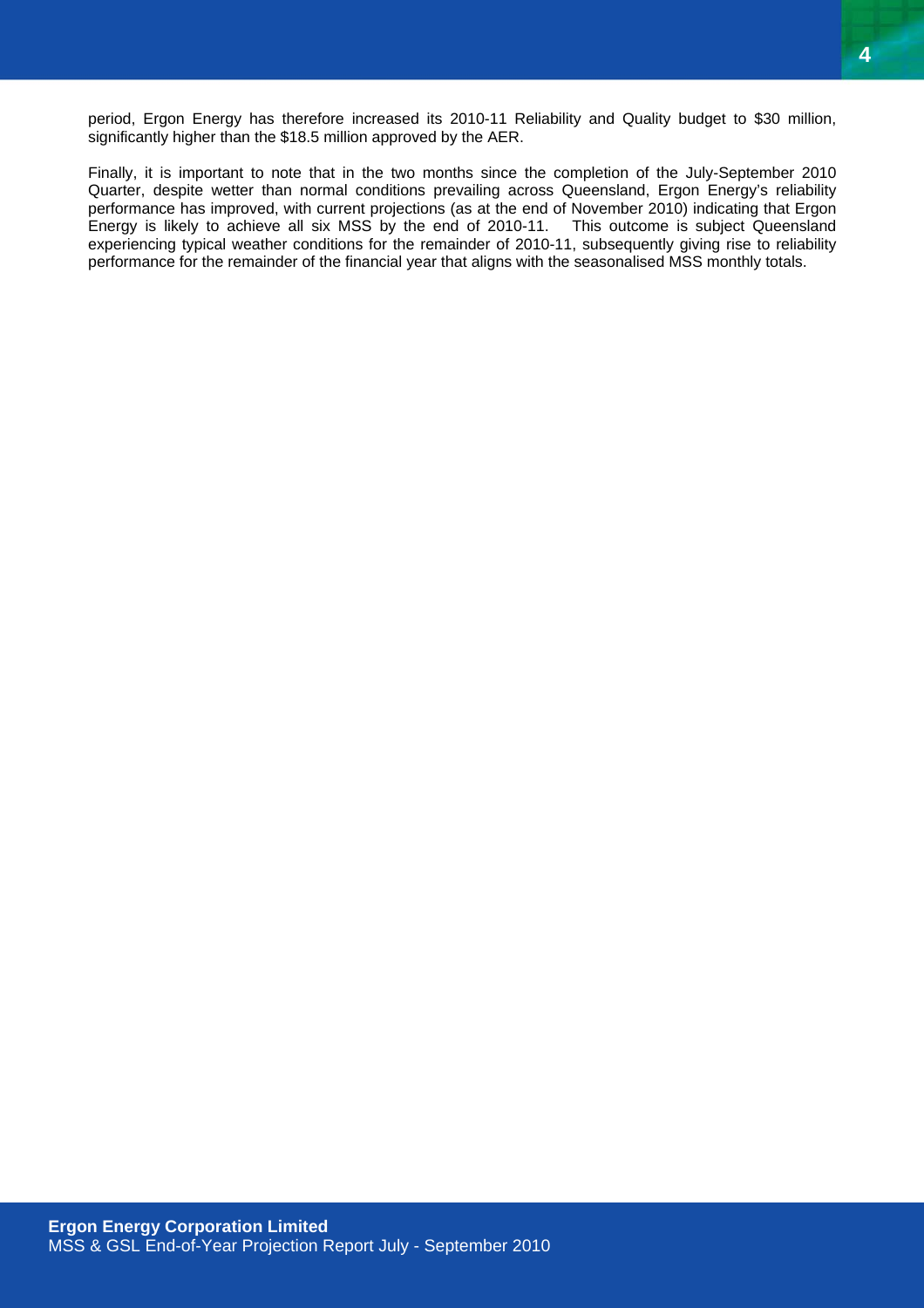

**Figure 1 - Year-to-Date Performance as at 30 September 2010**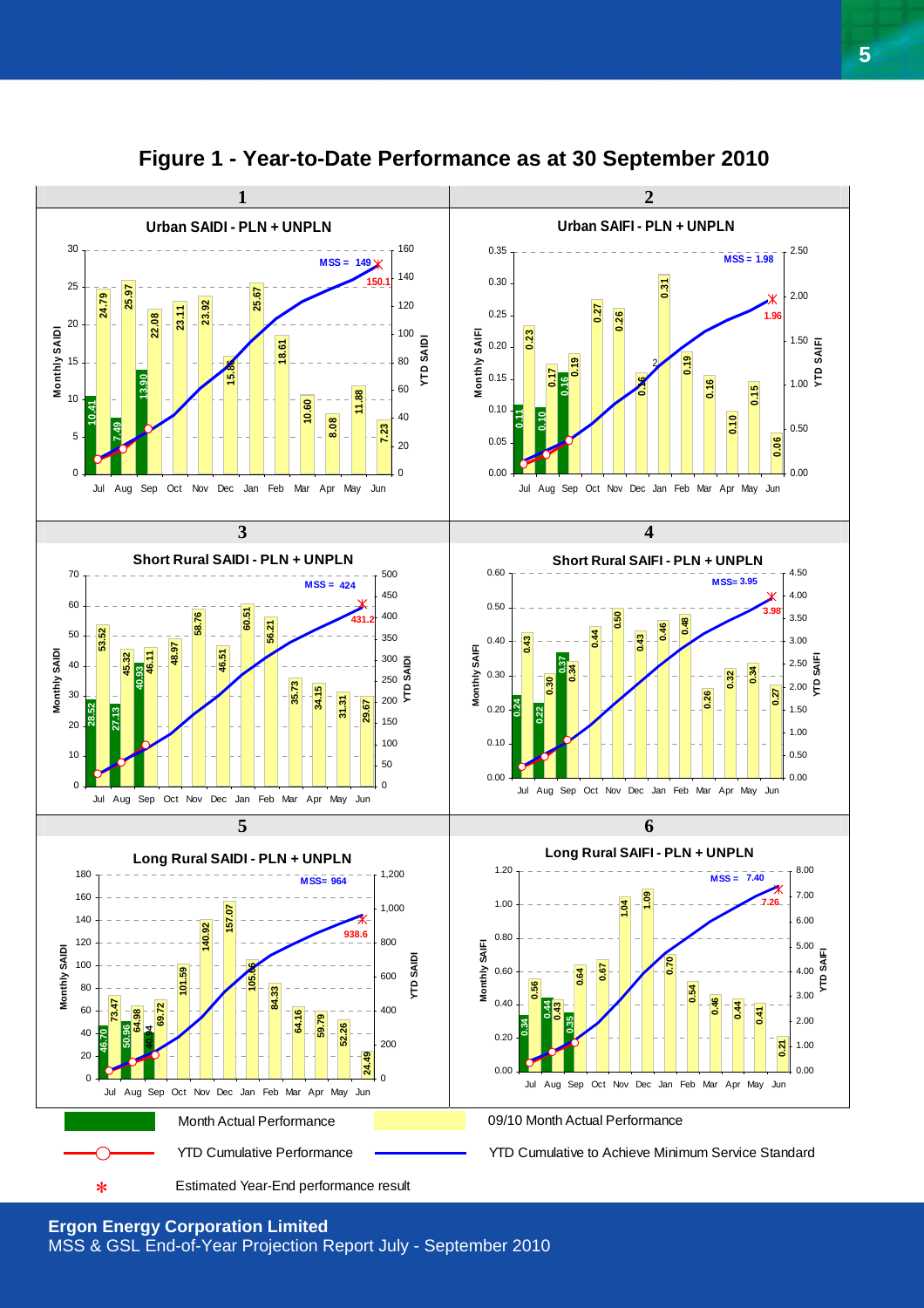# **2. Weather Conditions Analysis**

The weather conditions during the July-September 2010 Quarter featured higher than average rainfalls and the wettest September on record for Queensland. By comparison, the same quarter of the previous year was the hottest and third driest on record. Significant and unseasonal thunder storms and lightning activity occurred across the state in September 2010.

Figure 2 below shows the number and location of lightning strikes in Queensland for the July-September quarter this year compared to the same quarter in 2009.

Figure 3 on page 7 shows the location and intensity of rainfall in Queensland for the July-September quarter this year compared to the same quarter in 2009.

The combination of storm activity, including lightning strikes, and rainfall has impacted on Ergon Energy's unplanned outage performance.

**Figure 2 – Jul-September Lightning Strike Maps for 2009 and 2010**



**July-September 2009 July-September 2010** 

Source: Ergon Energy Global Positioning and Tracking System (GPATS)

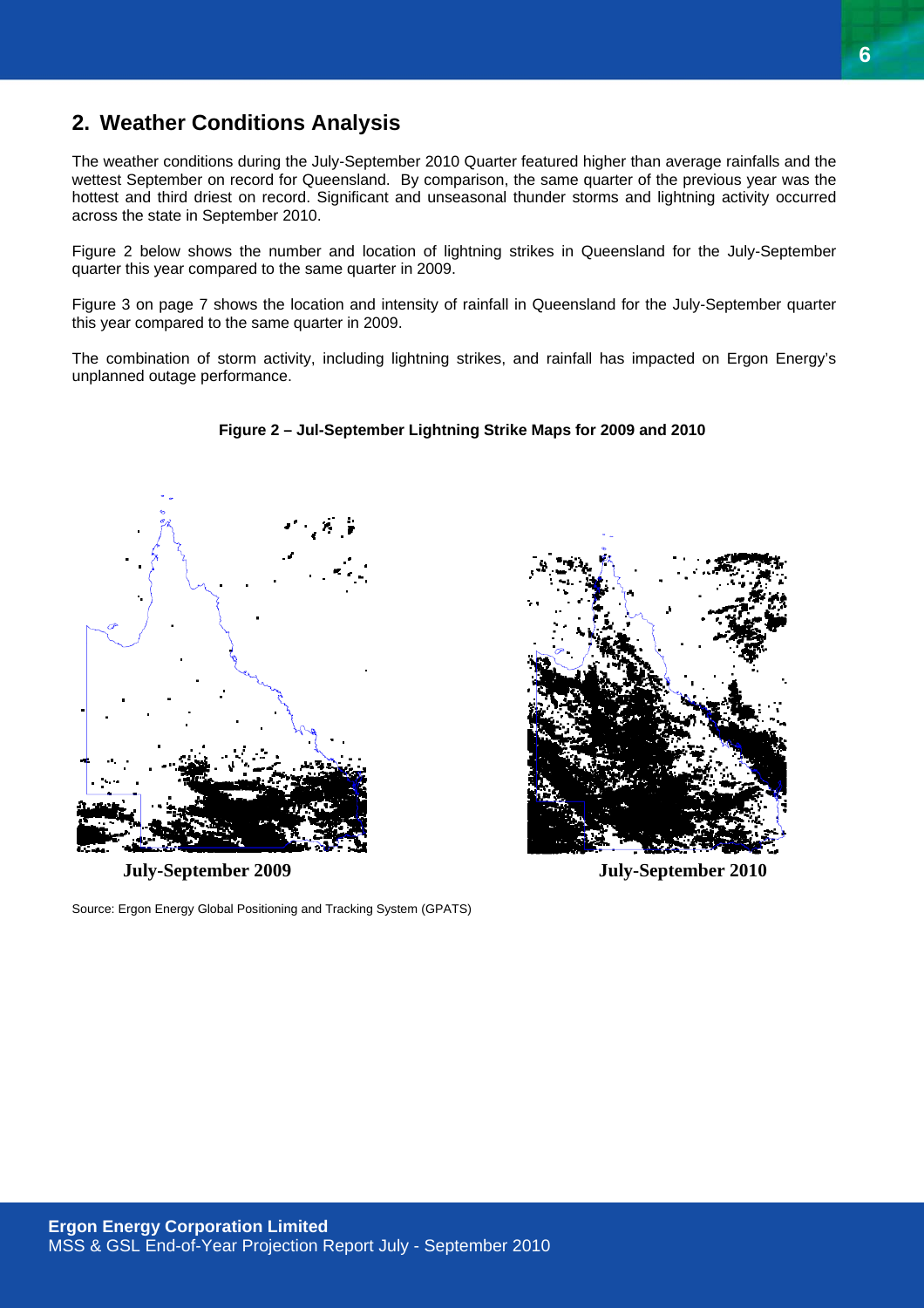## **Figure 3 – Bureau of Meteorology Monthly Weather Review Reports**

**Above average rainfall over the west, 2010 southern interior and tropical districts.**

**July Constructed August August September Above average rainfall over most of Queensland**



**Lower than expected rainfall for July Record high August daily maximum 2009** 



**temperatures over 55% of Queensland**

• Wettest September on record for Queensland **• 24% of the state (by area) had**

**highest September rainfall on record**



• An extraordinary duststorm event during the 22nd and 23rd.

• Hottest and driest September since 2003.

**• Hottest and third driest July to September period on record.**







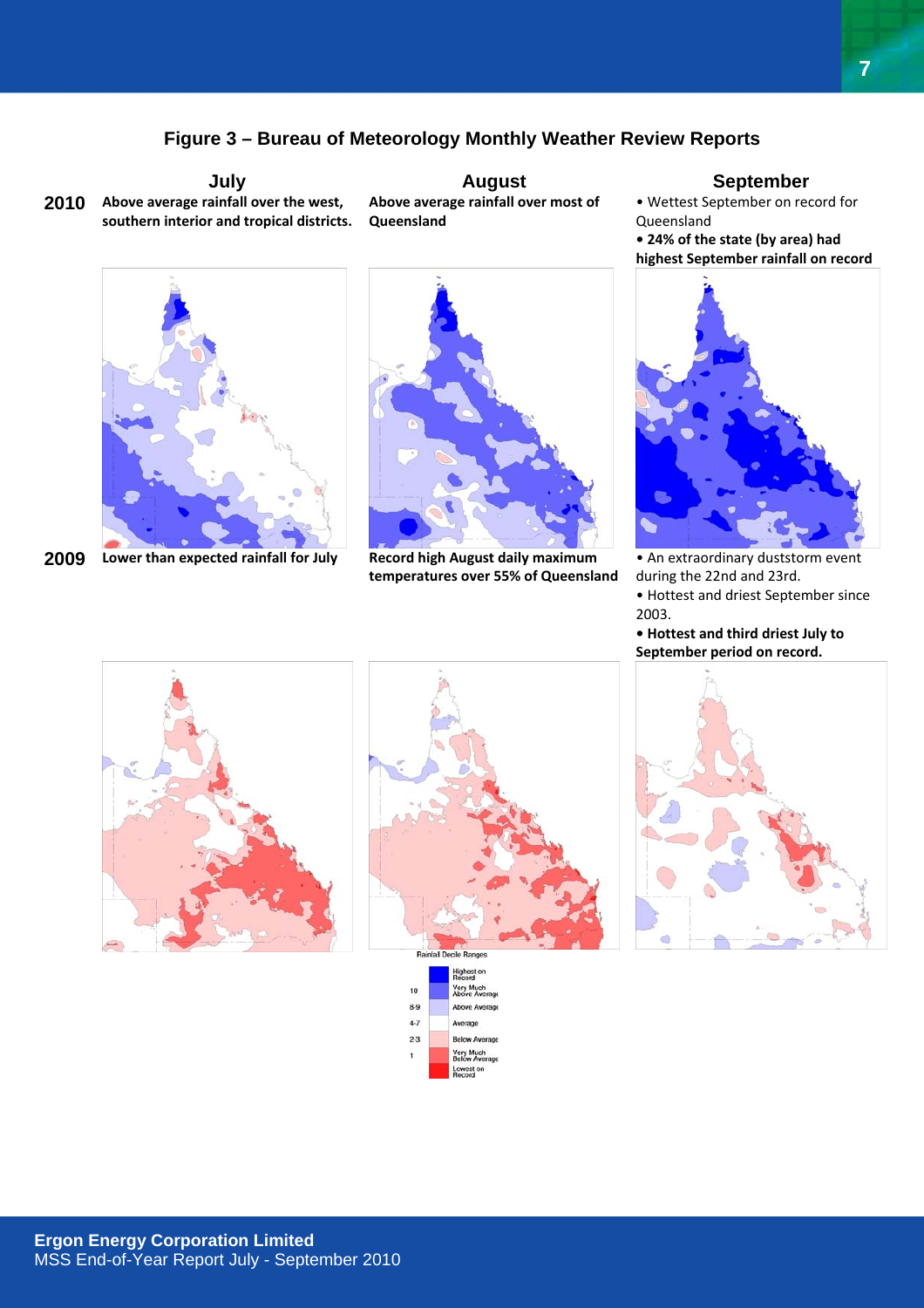# **3. Current status of performance against Minimum Service Standards**

In the July-September 2010 Quarter, Ergon Energy has made significant progress on improving its reliability performance for all three feeder categories (Urban, Short Rural and Long Rural) compared to 2009-10 as shown in Figures 3 and 4 below.

At an aggregate level (i.e. before splitting into feeder categories), overall whole-of-network SAIDI and SAIFI have improved by almost 36 percent and 26 percent respectively compared to the same quarter last year.





**Figure 5 – Overall SAIFI Year To Date Comparison – 2009-10 vs. 2010-11** 

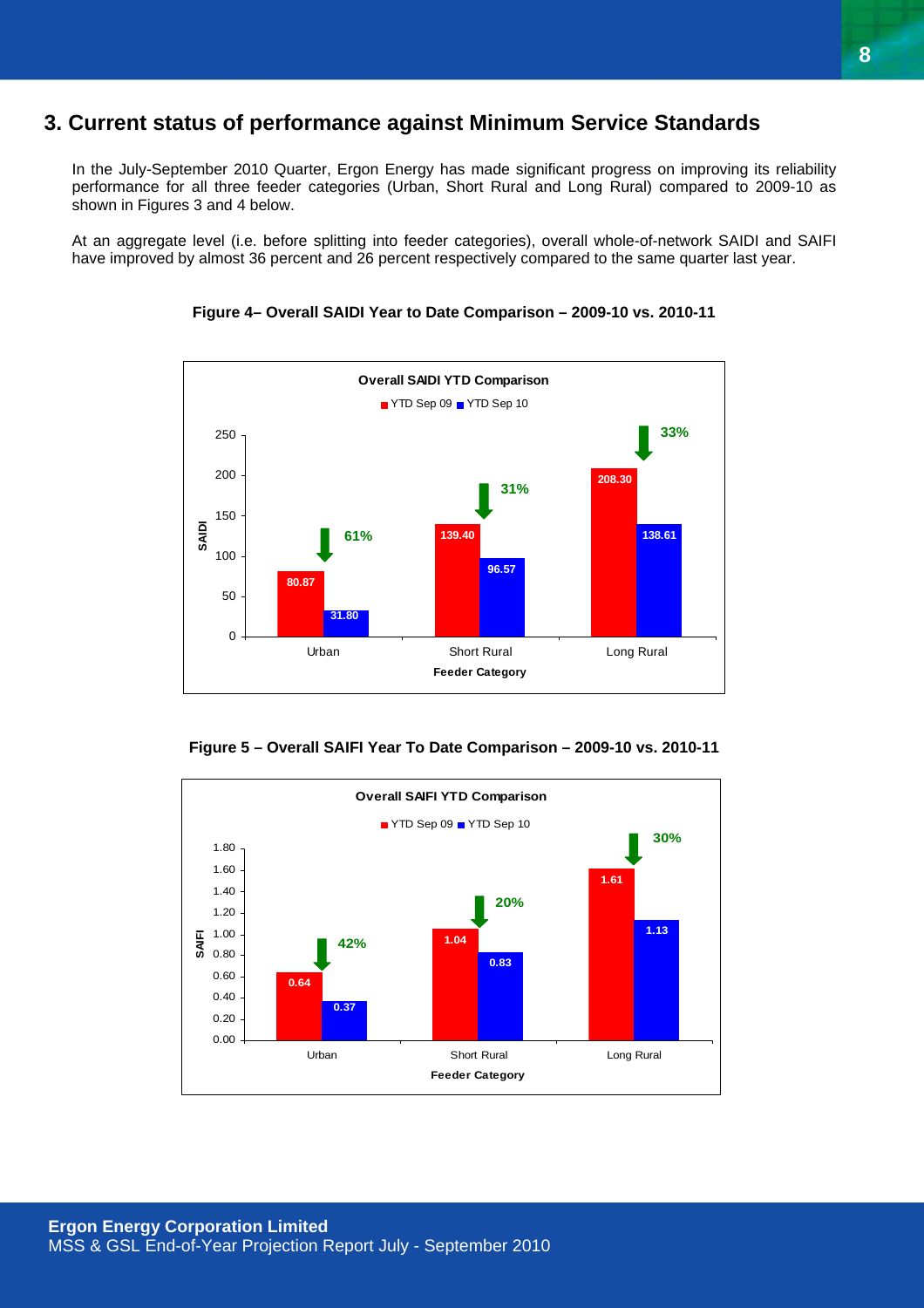The safety related suspension of Live Line working in February 2009 compounded by operating bans on large portion of our Air Break Switch population led to a significant increase in planned outages and resulted in Ergon Energy not meeting five of six Minimum Service Standards (MSSs) in 2008-09 and 2009-10. However the reinstatement of live line working has had a dramatic impact on planned outages in 2010-11. This combined with improved planned outage coordination has resulted in significant planned SAIDI and SAIFI improvement in each feeder category as shown in Figure 6 below:





**Figure 6 – Planned SAIDI / SAIFI Year To Date Comparison – 2009-10 vs. 2010-11** 

Figure 7 below shows that the year-to-date unplanned performance results have improved for all the measures with the exception of Short Rural SAIDI. This is because the adverse weather conditions towards the end of September 2010 have had a bigger impact on the unplanned performance of Short Rural feeders compared to other feeder categories. The overall improvement is reflective of the significant focus that Ergon Energy has placed on its operational practices to improve response time to unplanned outages.







In order to measure monthly progress towards meeting the annual MSS, the MSS are "seasonalised" by converting the annual MSS into cumulative monthly values based on the average historical contribution of each month's reliability performance to the annual total. The cumulative seasonalised MSS values are represented by the blue line on each of the charts presented in Figure 1 on page 5. If Ergon Energy's cumulative actual year to date performance is equal to or better than the seasonalised MSS, *and* the reliability performance for the remainder of the financial year aligns with the seasonalised MSS monthly totals, then Ergon Energy will meet the MSS.

Ergon Energy's cumulative actual reliability performance for July and August 2010 were generally at or better than the cumulative seasonalised MSS for those months. However, unseasonably early storms and record rain during September 2010 gave rise to cumulative reliability performance for three of the six reliability measures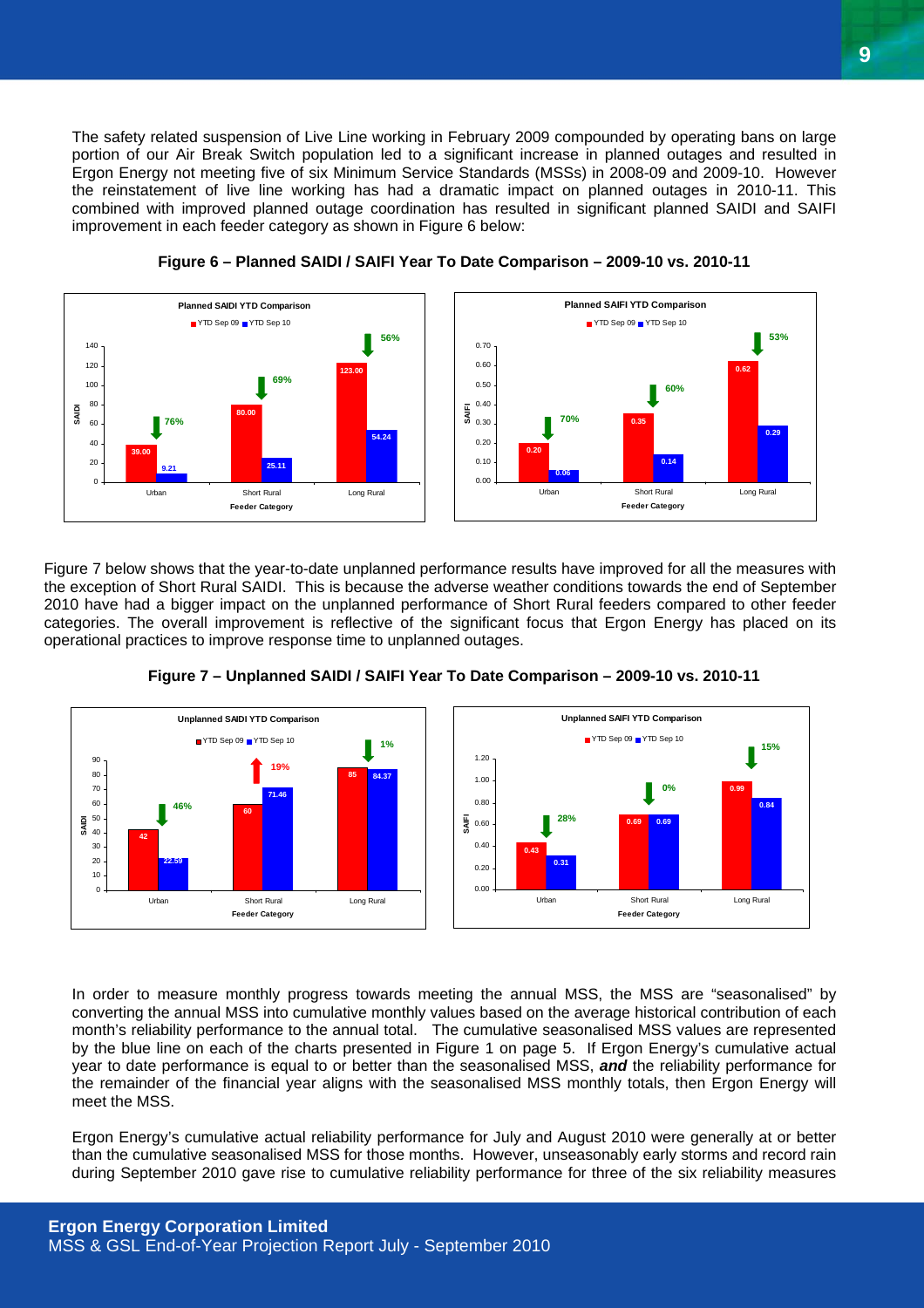

that was worse than the cumulative seasonalised MSS for the September quarter 2010. This consequently impacted the end of year projections for those three measures. Specifically, as at 30 September 2010:

- Urban SAIDI performance (150.1 minutes) is projected to be slightly higher than the Urban SAIDI MSS for 2010-11 of 149 minutes i.e. exceed by 1.1 of a minute (0.7%);
- Short Rural SAIDI performance (431.2 minutes) is projected to be slightly higher than the Short Rural SAIDI MSS of 424 minutes (1.4%); i.e. exceed by 7.2 of a minute (1.7%);
- Short Rural SAIFI performance (3.98) is projected to be slightly higher than the Short Rural SAIFI MSS of 3.95 i.e. exceed by .03 (0.7%).

The summer storm season considerably impacts Ergon Energy's end of year reliability performance results, as evidenced by historical performance trends and the fact that most of the Major Event Days experienced by Ergon Energy occur during the December to March period.

Given the volatility of the prevailing weather conditions during the summer storm and wet season and the significant impact these conditions have on annual reliability performance, Ergon Energy advocates considerable caution in drawing conclusions on the projected year-end reliability performance results based only on the September quarter 2010 results. To emphasis this further, the latest projections of reliability performance based on the most recent data available at the time this report was prepared (i.e. data as at the end of November 2010) indicates that Ergon Energy is on track to meet all six of its MSS at the end of 2010-11.

Consequently, Ergon Energy does not believe MSS will be missed based on the first quarter results.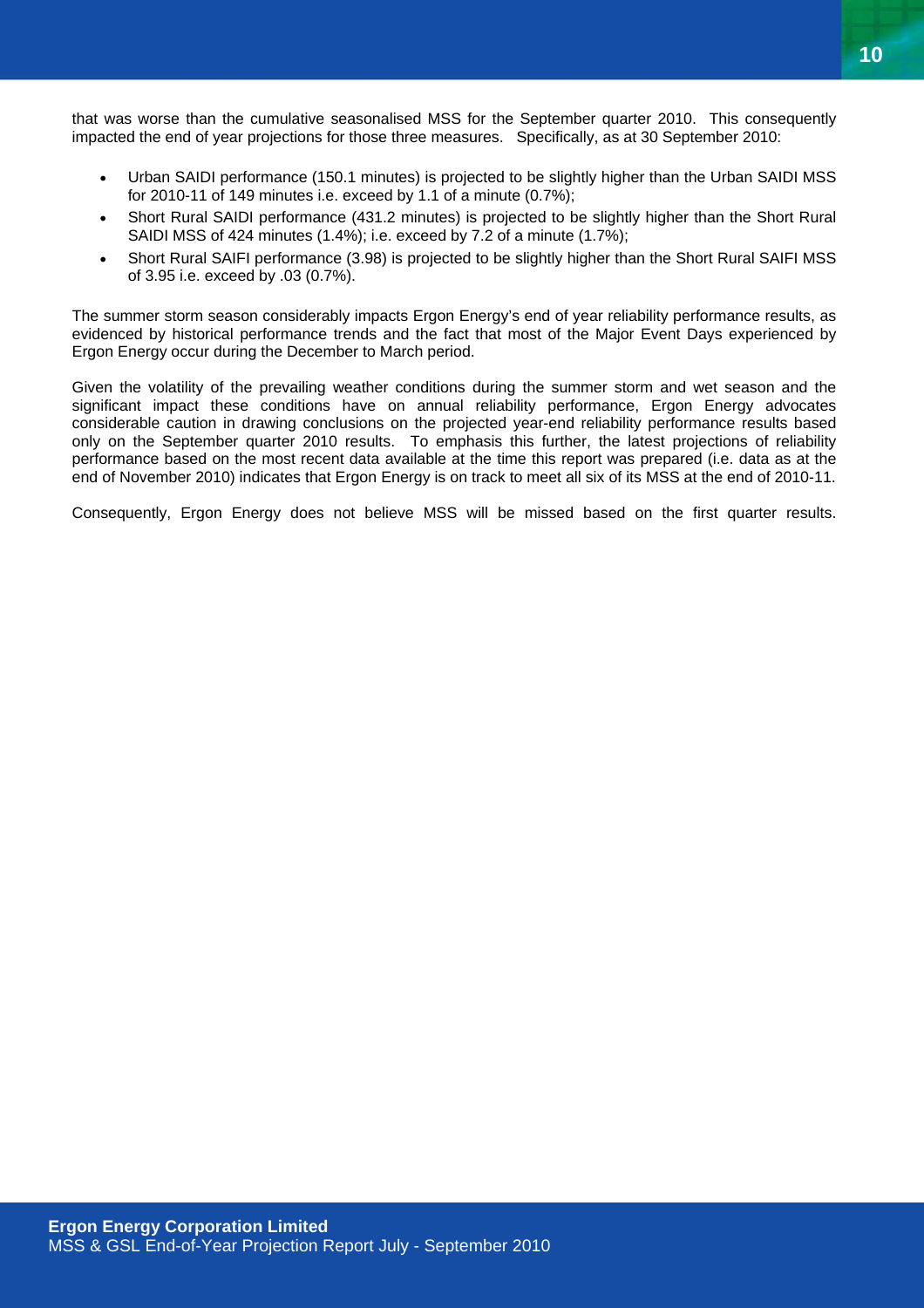# **4. Reliability and Quality Improvement Initiatives**

Ergon Energy places a high priority on MSS and continues to use its best endeavors to meet its annual MSS obligations. We continue to monitor, assess, analyse and undertake the necessary remedial action to ensure performance levels that will achieve the 2010-11 MSS and beyond.

Ergon Energy has therefore put significant focus on its operational practices to improve the response time to unplanned outages and the management of planned outages in order to meet the MSS for 2010-11. In addition, Ergon Energy is also implementing many improvement strategies for reliability improvement through its major capital works projects. Specifically, Ergon Energy has developed a whole of business plan for operating under the Australian Energy Regulator's Service Target Performance Incentive Scheme (STPIS) and MSS Management Plan with the objective of meeting the MSS during the 2010-15 regulatory control period and to manage its operations in the context of the Australian Energy Regulator's STPIS.

The strategies in the STPIS/MSS Management Plan are structured around a three-tiered approach to address unplanned outages:

- 1. Reduce Events; (reduces SAIDI and SAIFI)
- 2. Reduce Impacts; (reduces SAIDI and SAIFI) and
- 3. Improve Response; (reduces SAIDI)

In addition, a three-tiered approach has also been developed to address planned outages:

- 1. Reduce Events; (reduces SAIDI and SAIFI)
- 2. Reduce Impacts; (reduces SAIDI and SAIFI) and
- 3. Minimise Duration. (reduces SAIDI)

In the AER's recent Distribution Determination<sup>2</sup>, Ergon Energy's capital expenditure allowance for Reliability and Quality Improvement investments for the 2010-15 regulatory control period was reduced by \$28 million to \$107 million (Nominal). To maximize the reliability outcomes in the early years of the regulatory control period, Ergon Energy has therefore increased its 2010-11 Reliability and Quality budget to \$30 million, significantly higher than the \$18.5 million approved by the AER.

A comprehensive list of the 42 strategies and initiatives being undertaken are set out in the sections below.

Further, Ergon Energy has put in place a number of governance mechanisms to review performance and monitor improvement initiatives:

- A Executive Steering Committee to oversee to monitor and manage reliability improvement meeting fortnightly;
- A Reliability Reference Group to oversee implementation of the STPIS/MSS Management Plan meeting weekly;
- Full project management discipline to deliver the STPIS/MSS Management Plan including dedicated project management resources;
- Daily reporting of significant events to all levels in the business;
- Weekly monitoring of performance against targets;
- Investigation of all events over 500,000 customer minutes; and
- Provision of tools to Operations staff for monitoring and managing outage restoration (Outage Dashboard) and managing planned outages (Planned Outage Calculator).

 $\overline{a}$ 

 $2$  The AER's Distribution Determination relates only to the distribution network that is interconnected with the National Electricity Market and the Mount Isa-Cloncurry distribution network – it does not include Ergon Energy's Isolated Networks – whereas the MSS applies to all of Ergon Energy' distribution networks.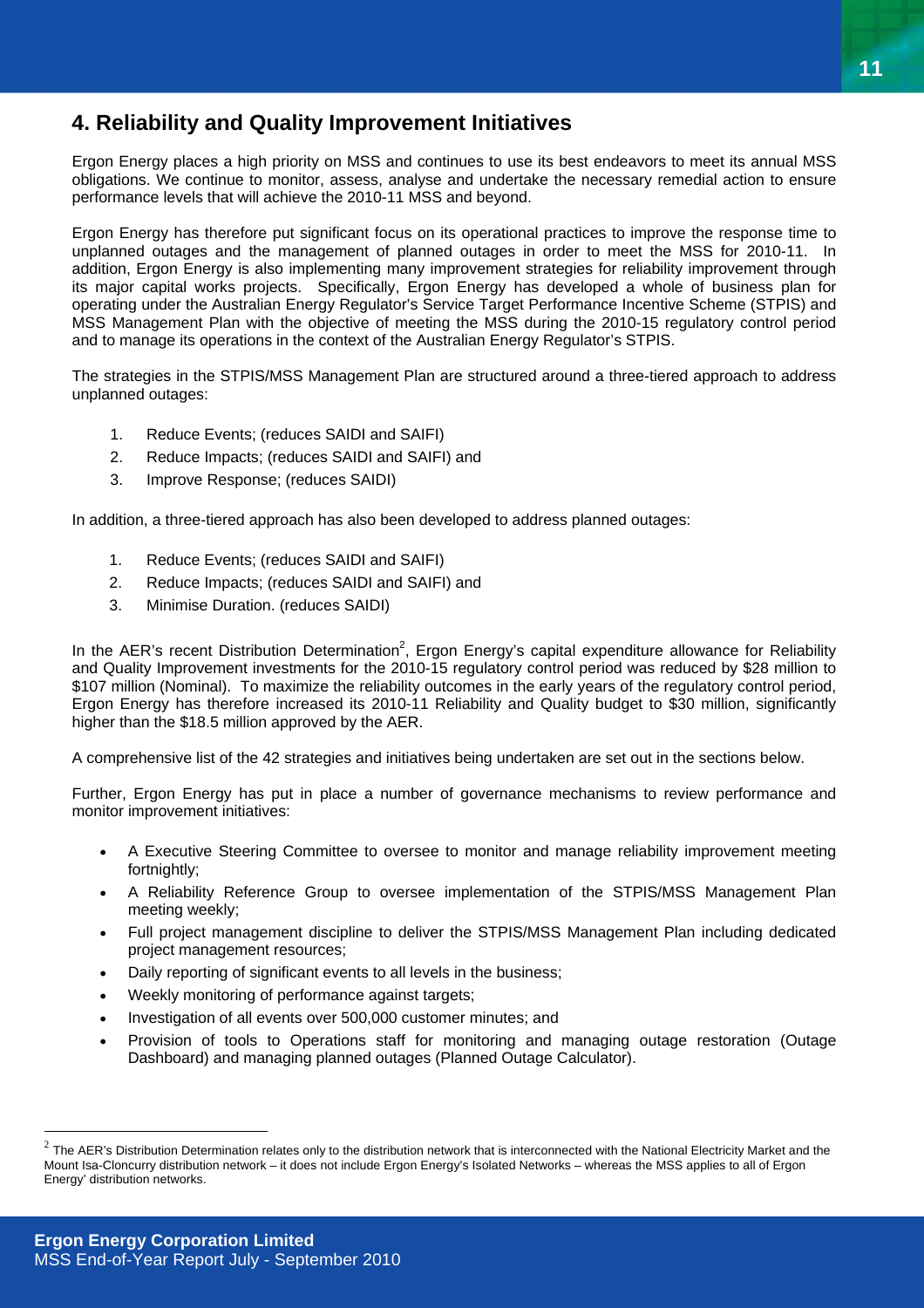Ergon Energy has also implemented a structured three tier communications plan designed to provide appropriate information through broad based communications (organisation wide), business unit specific and individual messages designed to lift the understanding and engagement of every employee within the business. Ergon Energy's response to the MSS challenges is being coupled with this communication strategy to support the change so that the message is pitched at the right level, and is delivered in terms that is most effective to the audience.

The benefits of the strategies and initiatives listed below will deliver reliability performance improvements over a number of years. However, it is difficult to quantify the reliability performance improvements realised by each initiative set out below. This is because reliability performance is influenced by a combination of a variety of factors, many of which (as outlined above) take a number of years to be fully realised. Asset related reliability improvements enhance the underlying performance, but not necessarily compared to last years performance. Actual annual reliability performance is statistically driven and varies around an underlying trend. Operational management of response or planned outages has a more direct short term impact on performance.

The nature of the expected reliability benefits likely to be realized upon the full execution and completion of the initiatives have been set out below. The initiatives have been further segregated based on the progress status as of September 2010.

#### **4.1 Asset Related Initiatives to improve both SAIDI and SAIFI**

#### *Completed as of September 2010*

Note: some of these initiatives are ongoing and/or will be progressed during future quarters. Initiatives with completed milestones in September 2010 have been listed below.

- 1. Ergon Energy has commissioned a number of **new Zone Substations** across its network to augment supply and ensure network security. These substations also increase the number of distribution feeders and reduce the number of customers per feeder (and per substation) in the area where they are implemented. This has an important consequence for the underlying reliability performance in those areas, in that the frequency and duration of outages is reduced, particularly for Urban and Short Rural feeders. New zone substations also deliver reliability improvements by:
	- o Providing new injection points from the subtransmission network;
	- o Reducing substation-related outages and improving substation performance through the installation new assets; and
	- o Providing greater feeder transfer capacity to improve the time taken to restore supply following outages.

Recently commissioned substations that will start to deliver improved reliability performance from 2010-11 onwards include zone substations located at El Arish, Belgian Gardens, Oonoonba, Glenella, Jubilee Pocket, Berserker, Tanby, Bundaberg Central, Cawdor and Kearney Springs;

- 2. Works to **reinforce the subtransmission network** are being conducted in a number of areas to improve the security and reliability performance of the subtransmission network. Given that these works affect the subtransmission network, reliability performance improvements (both duration and frequency of outages and SAIDI and SAIFI) will be delivered to all feeder categories. New bulk supply substations either underway or recently commissioned include new substations at: Glenella/North Mackay (completed), Louisa Creek Bulk Supply (completed), Pandoin (under construction), Daandine (completed), Columboola Bulk Supply (completed) and Oakey Bulk Supply (completed);
- 3. Ergon Energy is continuing to **replace aged substation assets** which are in poor condition. The replacement of aged assets reduces the likelihood of asset failures, which in turn reduces the frequency of outages and SAIDI and SAIFI, predominantly for Short and Long Rural feeders, but also for Urban feeders. Substations recently completed include: Dalby Bulk Supply (completed), Clare Bulk Supply (completed) and Mundubbera Zone Substation (completed);
- 4. **Major augmentation works and the upgrade of substation assets** are continuing across Ergon Energy's network. These works, which also include the replacement of aged assets, will also deliver reliability improvements as set out above. Substations recently completed include: Black River zone substation (completed), Rasmussen Zone Substation (partially complete), Gayndah zone substation (completed), Point Vernon zone sub (underway) and Roma Bulk Supply (partially completed);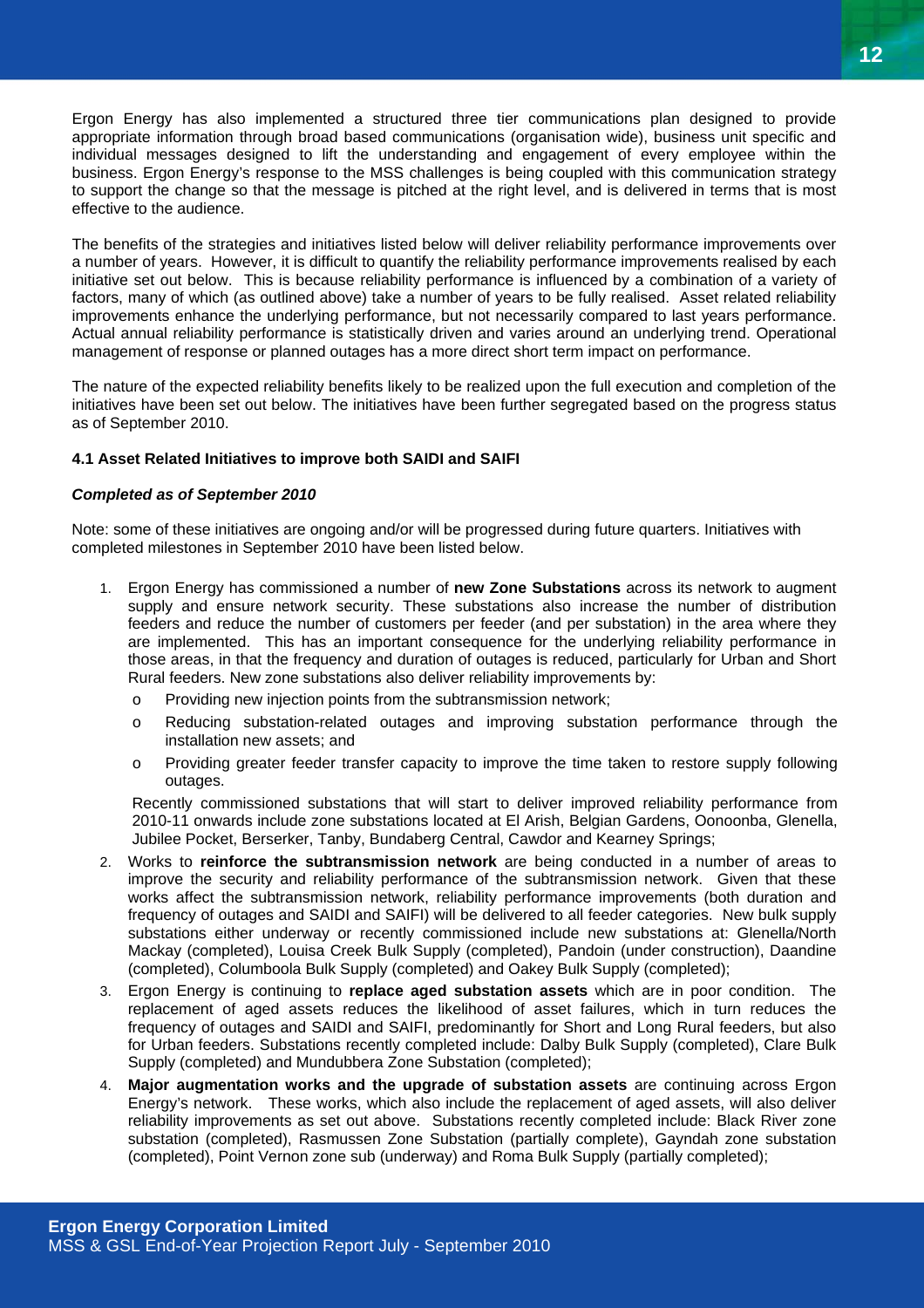- 5. Ergon Energy has commenced producing **weekly performance reporting** against the MSS targets to keep track of performance against the monthly and year to date seasonalised MSS values to more readily identify reliability improvement opportunities; and
- 6. A **Reliability Investment Guideline and a Reliability Planning Guideline**, developed jointly with ENERGEX during 2009-10, have been rolled out across Ergon Energy. The Reliability Investment Guideline outlines the requirements for economically justifying a reliability improvement project and includes investment criteria for assessing the economic worth of a network reliability improvement project. The objective of the Reliability Planning Guideline is to provide reliability planning guidelines for the distribution networks of Ergon Energy for development and implementation of strategies for short to long term reduction of outage frequency and duration. This will cover 11kV, 22kV and 33kV distribution networks for Ergon Energy. These guidelines ensure that Ergon Energy's focus remains on constantly improving its reliability performance, leading to reductions in SAIFI and SAIDI for all feeder types over time.

#### *Ongoing*

 $\overline{a}$ 

- 7. ## <sup>3</sup> **Autoreclose** is currently being progressively installed in Substations in the Townsville region to prevent transient outages (from which the network can automatically recover) becoming permanent outages (which require crews to manually rectify). The installation of autoreclose capability will be completed by the summer of 2011-12, although autoreclose has already been installed on some urban and short rural feeders on time for the summer of 2010-11. The key reliability impact as a result of these auto-reclosers is a reduction in the duration and frequency of permanent outages primarily for Urban feeders, but also for Short Rural Feeders;
- 8. ## An ongoing program to add **new distribution feeders to existing zone substations** continues to be implemented. In addition to augmenting the existing network capacity, the installation of new feeders provides greater transfer capacity and further sectionalise the network, leading to the reduction in outage impact and frequency and hence SAIDI and SAIFI primarily for Urban feeders, but also for Short Rural Feeders;
- 9. ## A long term program to **replace small diameter aged copper conductor** commenced in 2009-10, with 110km replaced against a target of 40km. Conductor failures are a cause of a large number of outages and this long term program will improve SAIDI and SAIFI for all feeder types by reducing the instances of conductor failure. The first years of the program have targeted feeders with high numbers of conductor failures (such as in the Burdekin region). In 2010/11, with 86km of conductor are targeted for replacement, with 20km replaced to date. Both HV and LV conductor is targeted, with HV conductor having the greatest impact on reliability;
- 10. ## A prioritised Condition Based Risk Management program of **subtransmission line refurbishment and replacement** is under way. This will ensure that the frequency of outages and SAIDI and SAIFI across all feeder types is minimized wherever possible;
- 11. ## **Cyclone Area Reliability Enhancement (CARE) program** commenced in 2003 to improve reliability of supply to customers from Mackay north to Far North Queensland. The program primarily targets the establishment of underground feeders in these areas.
- 12. The **replacement of aged subtransmission lines** is continuing. These works will reduce the likelihood of asset failure on the subtransmission network supplying zone substations, and hence will reduce the frequency of outages and SAIDI and SAIFI, on Urban, Short Rural and Long Rural feeders. Subtransmission lines recently rebuilt include: Warwick 132kV line (partially completed) and the Pampas 33kV line (completed). A future program of subtransmission line replacements works is currently being scoped;
- 13. Ergon Energy has placed a priority on the **replacement of defective Air Break Switches (ABS)** of particular brands on distribution lines and substations. These switches have limited Ergon Energy's ability to carry out normal switching for planned outages and unplanned outage restoration. The impact has been to increase the number of customer impacted by outages. Ergon Energy has also placed a priority on the ABS replacement program in its substations. This initiative will result in a reduction in planned SAIDI and SAIFI generally, and reduction in unplanned outage duration and SAIDI on all

 $3$  Actions marked with  $\#$  are the Reliability and Quality Improvement capital expenditure that is set out in Table 1 on page 20.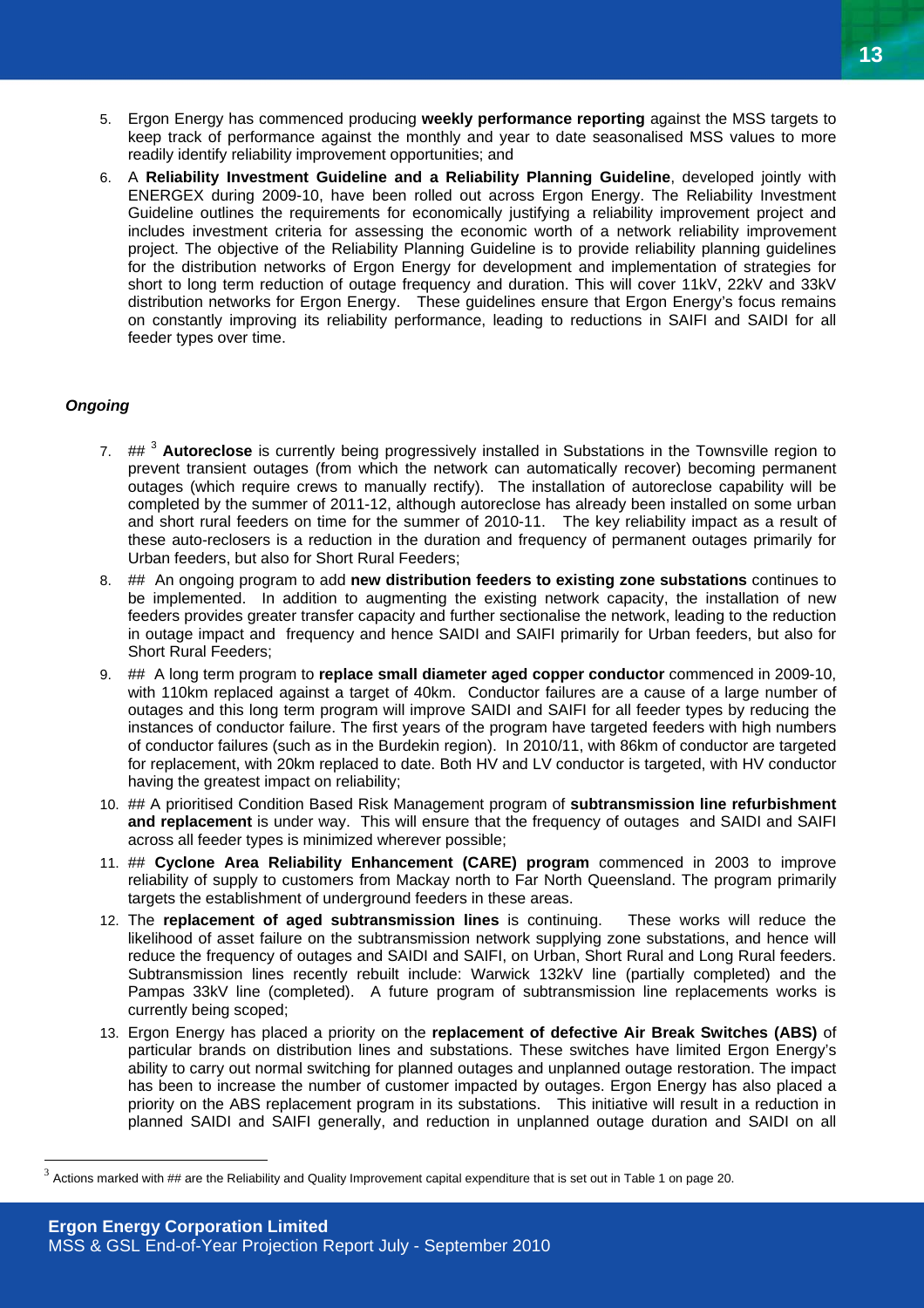feeder types. At present, Ergon Energy is outworking its ABS replacement strategy, which is targeted at replacing 65 substation ABS during 2010-11 and 1500 line ABS by 2013, 600 of which will be replaced during 2010-11. Thirty (30) percent of the defective line ABSs targeted by the strategy are installed on Urban feeders, 60 percent on Short Rural feeders and the remaining 10 percent installed on Long Rural Feeders. ABS replacement is also being prioritised for other key switches;

- 14. A three year program is underway to **maintain and replace aged Ring Main Units (RMU),** which are isolating switches in the underground network. This program commenced in 2009-10 and will continue until 2011-12, and is expected to reduce planned SAIDI and SAIFI and unplanned outage duration and SAIDI for Urban feeders;
- 15. Ergon Energy continues to implement a **program of asset inspection and defect refurbishment** to identify and repair line defects that has been ongoing for many years. This program continues to reduce the number of asset failures, and therefore the frequency of outages and SAIDI and SAIFI on all feeder types;
- 16. **Faulty lightning arrestors** identified during asset inspections have been classified as "P2 defects" since 2010-11. This classification ensures that failed lightning arrestors are replaced within 26 weeks, thereby minimising the failure of distribution transformers as a result of lightning strikes. This initiative will reduce the frequency of outages and SAIDI and SAIFI across all feeder types, particularly during the storm season; and
- 17. Additional focus is being placed on **considering the impact of planned outages and mitigation measures** at the concept phase when scoping and estimating new works. This ensures that Ergon Energy's focus remains on reducing the duration and frequency of planned outages wherever possible, leading to a reductions in planned SAIFI and SAIDI for all feeder types over time;

#### *Being progressed in September-December quarter 2010-11*

- 18. ## **Additional Automatic Circuit Reclosers (ACRs)** have been installed on some of Ergon Energy's consistently poor performing feeders. This program has been underway for many years and has largely targeted poor performing Short Rural and Long Rural feeders. The key reliability outcome resulting from the installation of ACRs on distribution feeders is a significant improvement in feeder performance by limiting the impact of asset failures and improving response times, hence reducing both SAIFI and SAIDI. A strategy is being developed to accelerate installation of ACRs on distribution feeders currently without any ACRs installed;
- 19. ## One particular application of ACRs being prioritised for Short Rural and some Long Rural feeders with customers in both urban and rural environments is the **installation of remotely controllable reclosers on the Urban-Rural boundary.** These devices will prevent outages on the rural section of the feeder leading to permanent outages of the urban customers. This program has been underway for some time with Ergon Energy now focusing on accelerating this program to complete all opportunities. This initiative will reduce the impact, duration and frequency of outages (SAIDI and SAIFI) on Short Rural feeders
- 20. Another component of the ACR Strategy is the installation of **reclosers on Urban feeders**. This will reduce the impact, duration and frequency of outages (SAIDI and SAIFI) on Urban feeders.
- 21. Ergon Energy has undertaken **a review of vegetation management practices** to ensure that outages resulting from vegetation management activities are minimised. In addition, a review has been conducted of the vegetation program for opportunities to focus on poor performing feeders (particularly radial and non N-1 subtransmission lines). These reviews have maintained Ergon Energy's focus on minimising the duration and frequency of planned and unplanned vegetation-related outages on all feeder types;
- 22. Ergon Energy is currently undertaking **a review of the asset inspection process**. Improvement opportunities arising from this review will reduce the frequency and duration of planned outages required to repair defects, thereby reducing planned SAIDI and SAIFI for all feeder types; and
- 23. A **pre-summer aerial inspection of radial and non N-1 subtransmission lines** is carried out each year to identify defects and to allow sufficient time to rectify any latent defects before the storm season. This initiative continues to reduce the frequency of outages and SAIDI and SAIFI across all feeder types;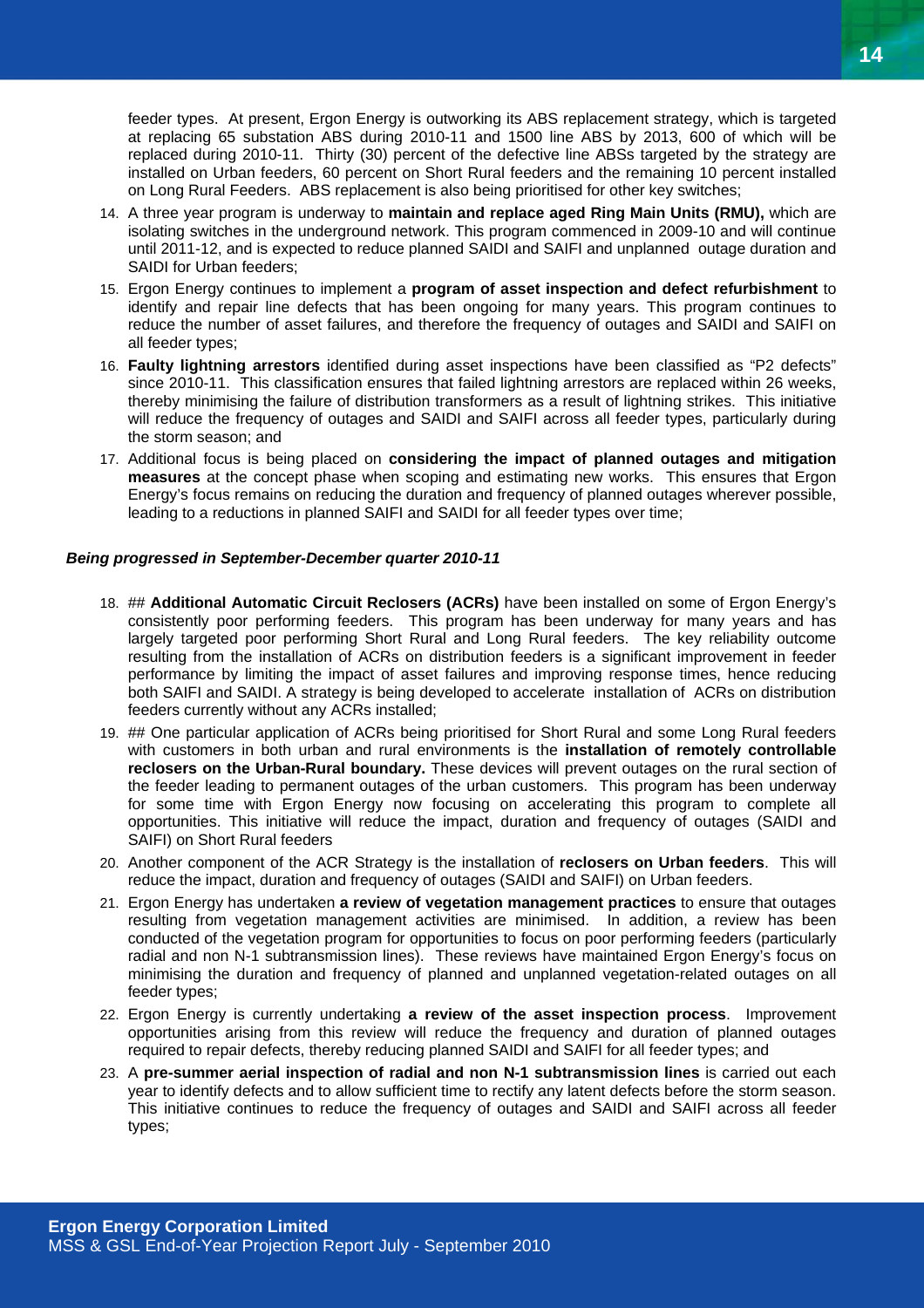#### *To be progressed in future quarters of 2010-11*

- 24. ## A number of circuit breaker failures have results in large outages, and as a result, Ergon Energy has initiated a program of work to **replace circuit breakers in zone substations** based on a Condition Based Risk Management approach. In addition, a maintenance program for HLC type circuit breakers is also underway following investigation of a major failure. These programs will reduce the frequency of outages and SAIDI and SAIFI on all feeder types;
- 25. Several large outages have been caused by false trips of Frame Leakage bus protection. This protection scheme exists in a 115 switchboard sections in 47 substations. A maintenance program is being established to **check all of these switchboards** and carry out works to minimise false trips. This program is expected to reduce by SAIDI and SAIFI across all feeder types; and
- 26. ## Ergon Energy has identified that improved legacy subtransmission system design can reduce outages due to subtransmission faults. As a result, a number of **subtransmission voltage switchyards are being upgraded** to improve reliability, resulting in a reduction in the impact and frequency of outages and SAIDI and SAIFI predominantly on Urban and Short Rural feeders, but also for Long Rural Feeders. Future upgraded subtransmission voltage switchyards include Warwick 132kV bus (underway) and Cannonvale 66kV bus (being issued);

#### **4.2 Asset Related Initiatives to Improve Response Time and SAIDI**

#### *Completed as at September 2010*

Note: some of these initiatives are ongoing in Ergon Energy and/or will be progressed during the future quarters. Initiatives with completed milestones in September 10 have been listed below.

27. Ergon Energy has **developed appropriate additional measures, reporting and planned performance assessment/forecast tools** (such as the Outage Dashboard and Planned Outage Calculator) and guidelines for the network operators to consider. These initiatives are intended to minimise the number of planned outages by assisting with better works planning and to better manage response to unplanned outages;

#### *Ongoing*

- 28. ## A program of **adding remote control to line mounted ACRs** to improve response times has been underway for some years. A business case for the ACR Remote Communication Strategy – Phase 1 has been approved to provide a uniform, accelerated approach to implementing the remote control of existing ACRs across Ergon Energy's network and expand the remote control functionality on existing reclosers on the distribution supply network. The improvement in response times will lead to reductions in SAIDI for both Short and Long Rural feeders; and
- 29. ## A **SCADA Acceleration Strategy** is currently being implemented with a view to completion by the June 2011. This strategy will accelerate the existing SCADA implementation program from five years to two years, and will result in the progressive implementation of remote control facilities at 59 substations to reduce response time following outages. As at September 2010, 14 of the sites have been commissioned with installation completed for 8 and designs completed for 20. The key reliability improvement will be reduction in SAIDI predominantly for Urban and Short Rural Feeders, but also for Long Rural Feeders.

#### *Being progressed in the September- December quarter 2010-11*

30. ## Ergon Energy has made progress on the **trial of a number of types of Line Fault Indicators (LFI)** before the storm season to assist with locating faults. Trial units will be installed on poor performing feeders in Ergon Energy's southern regions in the first half of 2010-11. If the trial proves to be successful during the 2010-11 storm season, Ergon Energy will expand the LFI installation further into the distribution network within the next few years. It is anticipated that this program would reduce SAIDI for all feeder types; and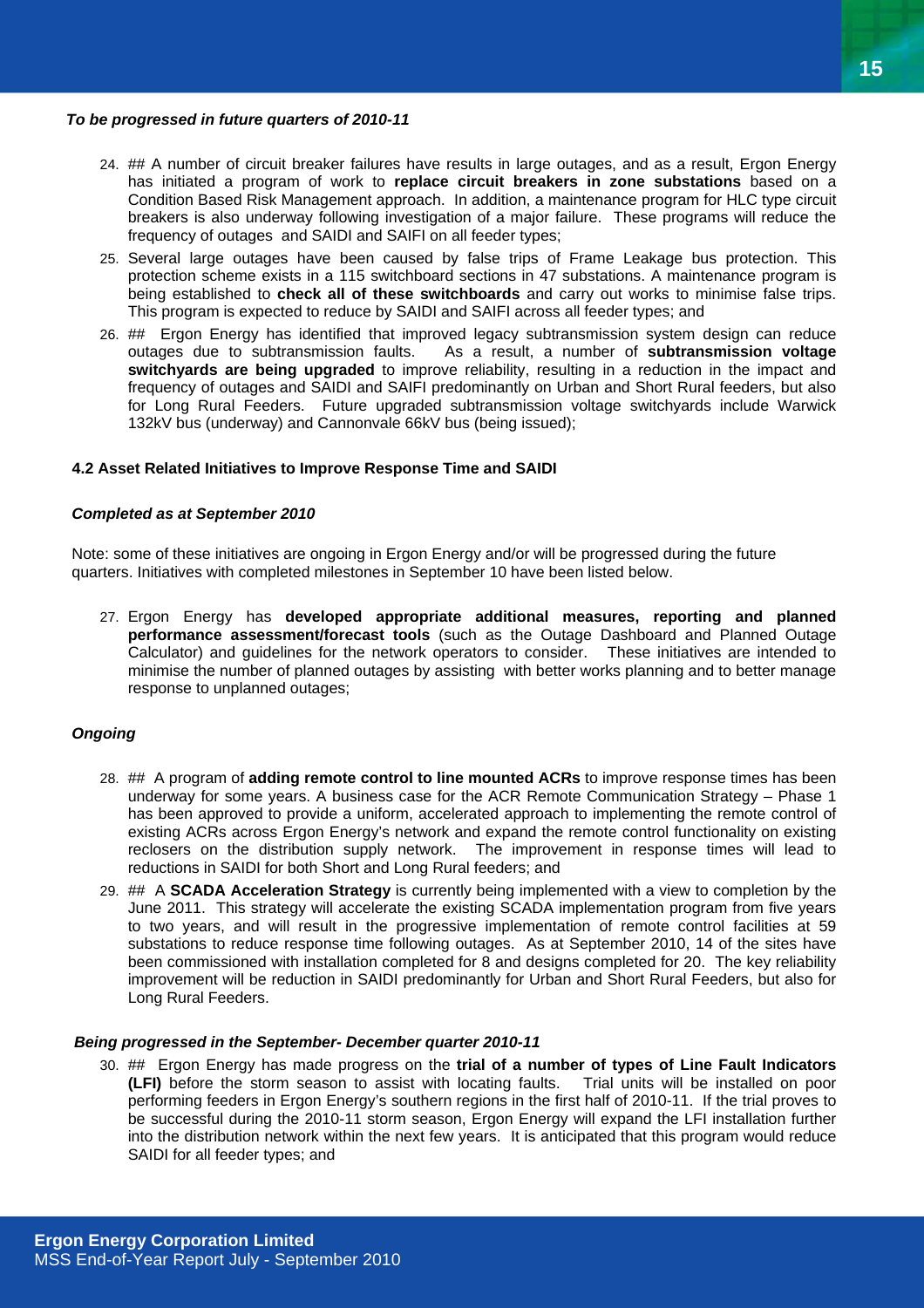31. ## Ergon Energy has identified opportunities for **additional feeder ties on the distribution network** to reduce restoration time following outages. A strategy to accelerate deployment is in a developmental stage and local opportunities are being implemented. This strategy will reduce the duration of outages (and hence SAIDI) for Short Rural and Long Rural Feeders;

#### **4.3 Operational Response Initiatives**

#### **4.3.1 Unplanned Outage Response**

#### *Completed as at September 2010*

- 32. Ergon Energy has **reviewed its on call resource levels** in all areas and adjusted the levels according to the frequency and severity of its unplanned outage performance, with some areas having doubled the number of resources attending faults over the summer storm season. Further to the resource levels, Ergon Energy has implemented consistent escalation protocols for each area to ensure an escalation path exists designed to initiate early management involvement should assistance be required;
- 33. In 2010 Ergon Energy deployed **a real time outage monitoring database** called the "Outage Dashboard". This innovative tool is accessible to all employees in the company and represents the status of interruptions (planned and unplanned) across the entire Ergon Energy network. The benefit of the tool is twofold: the first is providing visibility of all events, broken into areas and regions, and the second is forecasted customer minutes associated with each outage, thereby ensuring the outage with the greatest customer impact receives attention first; and
- 34. **Communicating the impact that Network Control Centre decisions** have on company performance has been a focus for Ergon Energy over the past six months. Prior to the commencement of the 2010- 11 financial year, a process of investigating and learning through the review of all unplanned outage events greater than 500,000 customer minutes was implemented. These reviews are undertaken by System Operations Engineers as an independent facilitator and subject matter expert purposefully increasing the Network Control Centre (and the broader businesses) understanding of the 'cost' associated with unplanned outage management and the customer service benefits associated with improving decision-making during unplanned outages. As a flow on consideration, Ergon Energy is implementing a program of updating the High Voltage feeder profile after each major event aimed at capturing the learnings arising from each outage, and increasing the speed at which decisions are made to operate the network in a safe and secure manner.

#### *Ongoing*

35. Ergon Energy continues to explore innovations that will have a positive influence on our ability to **find network faults and restore supply safely as soon as practically possible**. Through the use of Google mapping systems we are developing an approach that provides spatial representation with appropriate overlays of our network schematics to represent faulted sections of line, and overlay individual customer fault reports. Ergon Energy's aim is to locate faults as quickly as possible, isolate faulted area and restores supply to as many customers as quickly as possible.

#### *Being progressed in the December quarter 2010-11*

36. To minimise the impact on system security, **not returning plant** that may be in a defective condition or in a condition yet to be assessed is an important element in ensuring the power system integrity is maintained. In order to aid achieving complete visibility and gain control over this situation Ergon Energy now reviews the trend of defective and Out Of Service plant (OOS) to ensure visibility and focus is placed on dealing with system abnormalities. In addition to governance and oversight of this matter, Ergon Energy is conducting a review of the current OOS remediation processes with a view to increasing Network Operations' control of the prioritisation of remediation work. This will include developing a new process to review OOS and defective plant at regular intervals, with a focus on developing a remediation plan that positively influences SAIDI and SAIFI delivered through more effective outage and works planning; and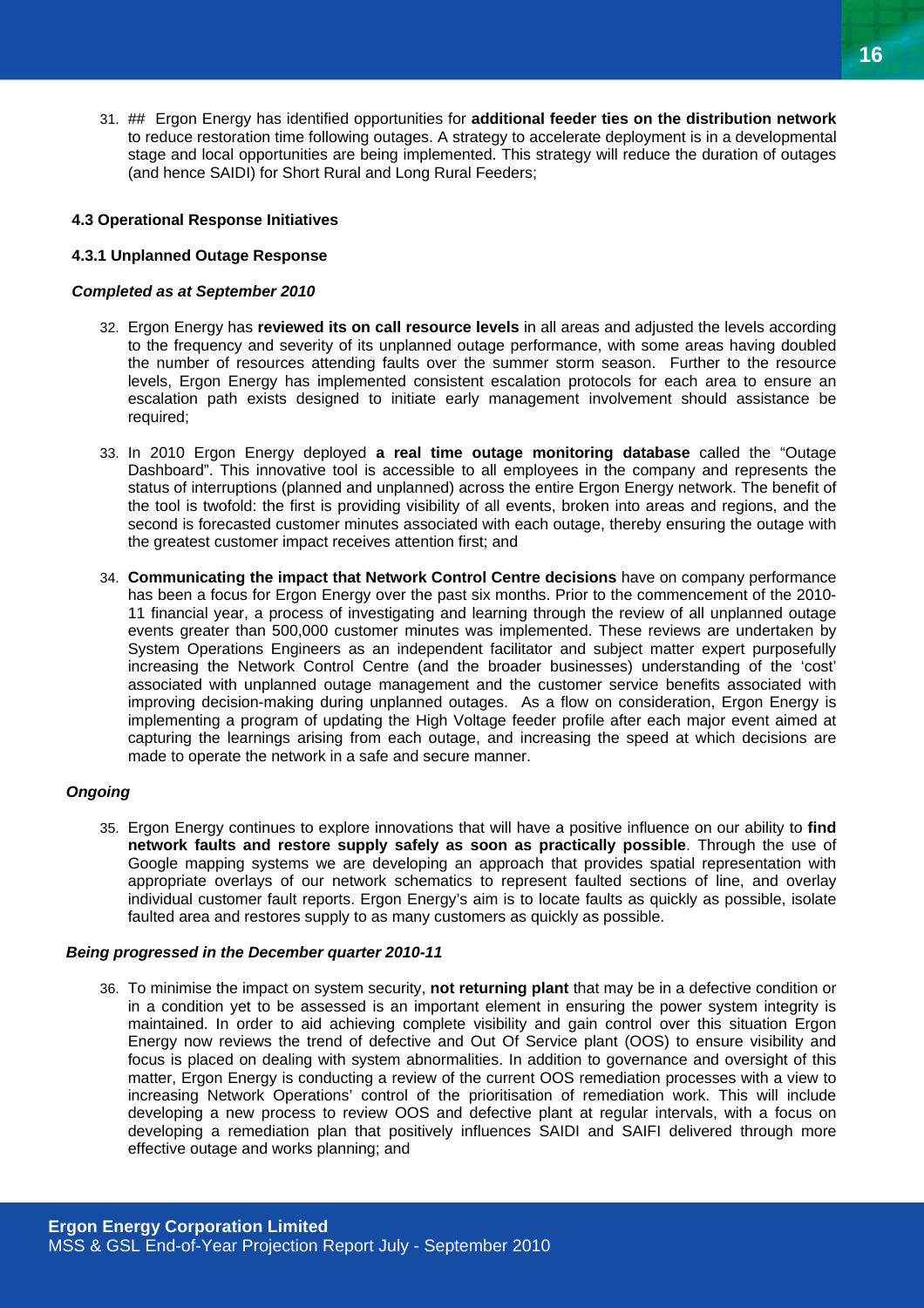37. Ergon Energy has a robust management system that ensures the **high voltage network is access and worked on in a safe and efficient manner**. This system has been in place for most of the past 10 years and is now due for review. Consequently, Ergon Energy is embarking on a review of sections of the "Operate the Network" procedural documentation to identify areas to increase the effectiveness and efficiencies of operating on the HV network. The first element of the operating rules being reviewed is the manual reclose and wires down policy, as this policy has been in place for some years and driven by the increasing reliability challenges a review has commenced to ensure it is contemporary, safe, and drives appropriate risk based outcomes.

#### *To be progressed in future quarters of 2010-11*

38. Ergon Energy is continually seeking ways to increase the efficiency and effectiveness of our business operations, one such area of opportunity is in **electronic dispatch and scheduling** to field based employees. We believe that a mobile field capability enabled with a technology solution will allow Ergon Energy field staff to streamline workflows, eliminate paper based documents and deliver more efficient and effective service to our customers, commonly known as Field Force Automation (FFA). FFA provides technology enabled processes which automate the allocation of work, delivery of the work documentation to field crews, fast transfer of information, and capturing of work completion data at the source. At this stage Ergon Energy is seeking to commence building this capability in 2012, after which, we expect benefits associated with this investment to be delivered, including a positive influence on reliability improvement during the 2013 to 2015 period.

#### **4.3.2 Planned Outage Management**

Figure 6 on page 9 illustrates the improvement in the year to date planned SAIDI and SAIFI for the September quarter 2010-11 compared to same quarter 2009-10. The initiatives below have contributed to this improvement.

#### *Completed as at September 2010*

39. The 2009 ban on performing Live High Voltage work had an immediate impact on reliability measures requiring all work to be performed in a de-energized state. The graphs in Figure 8 on page 18 represent the impact of ceasing live line work on planned customer minutes and customer interruptions and the subsequent reduction as live work was re-instated in December 2009 by Ergon Energy. The use of limited Live Line working commenced in December 2009. Ergon Energy **has reviewed and reinstated 82% of its Live Line Work safety procedures** by November 2010. While some live line tasks practiced previously will not be reinstated due to the new standard, it is planned to increase both our combined capability and capacity to exceed that of pre-live line suspension progressively over the 2010 to 2015 regulatory control period.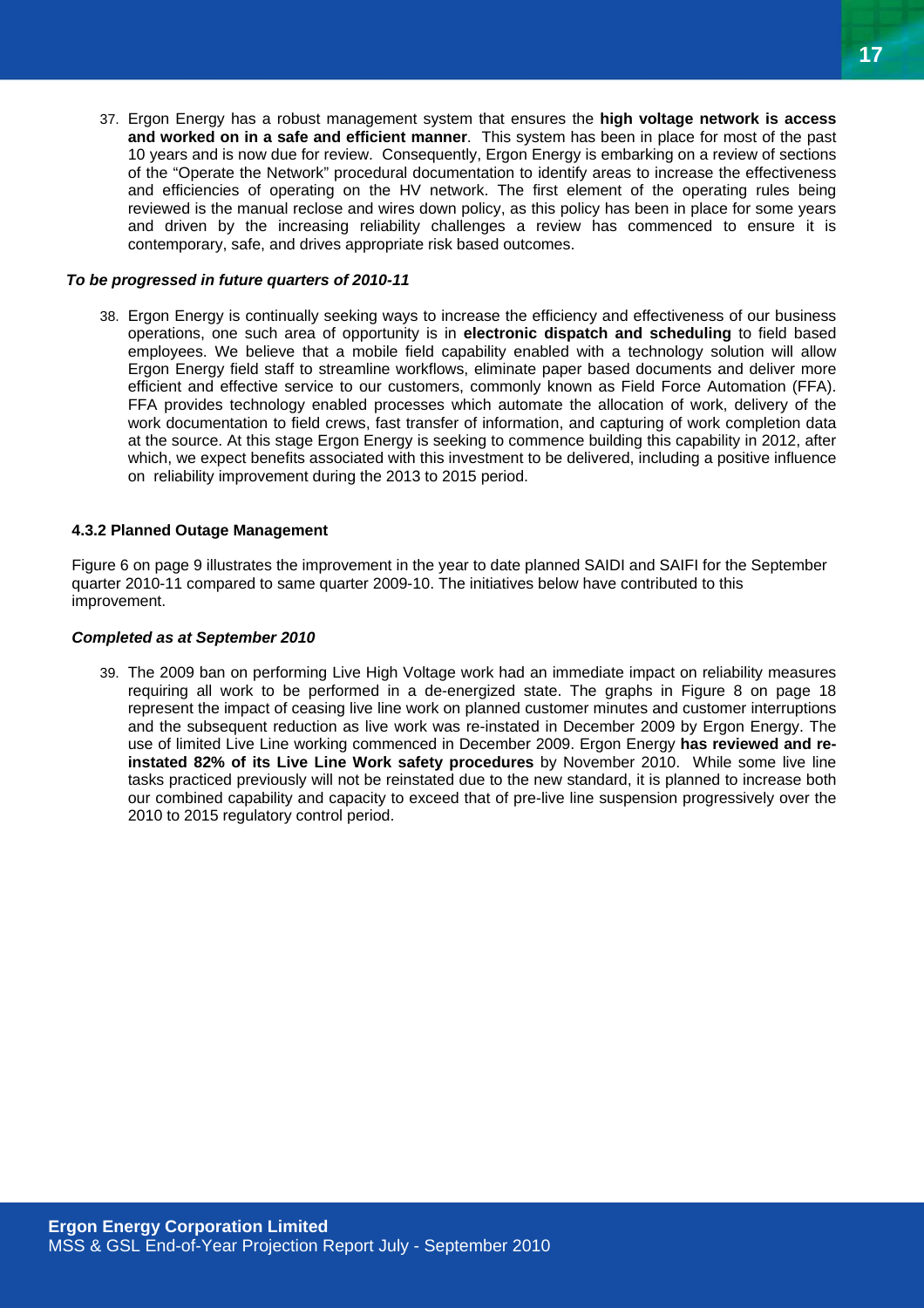



**Overall Planned Customer Interruptions 2008/9 to 2009/10**



40. As a strategy to improve performance in this area, Ergon Energy has designed and **implemented a Planned Outage Calculator (POC)** which has transformed the performance monitoring of planned outages beyond our previous capability. The purpose of the POC is to provide the lowest level of detail associated with approving planned outages on the network. The POC enables any person requiring access to the High Voltage network information to guide their decision making. The POC provides actual SAIDI and SAIFI month to date and a forecast against the end of month depot, area and region targets. This calculator is available online on the Ergon Energy intranet in a section dedicated to Reliability, which accessible to all employees. Implementing the POC has provided the mechanism for Area and General Managers to make judgements when approving planned outages considering their individual planned SAIDI and SAIFI targets. The benefits of performance management being evidenced in the 2009-10 to 2010-11 year to date comparison of planned SAIDI and SAIFI graphs shown in Figure 6 on page 9.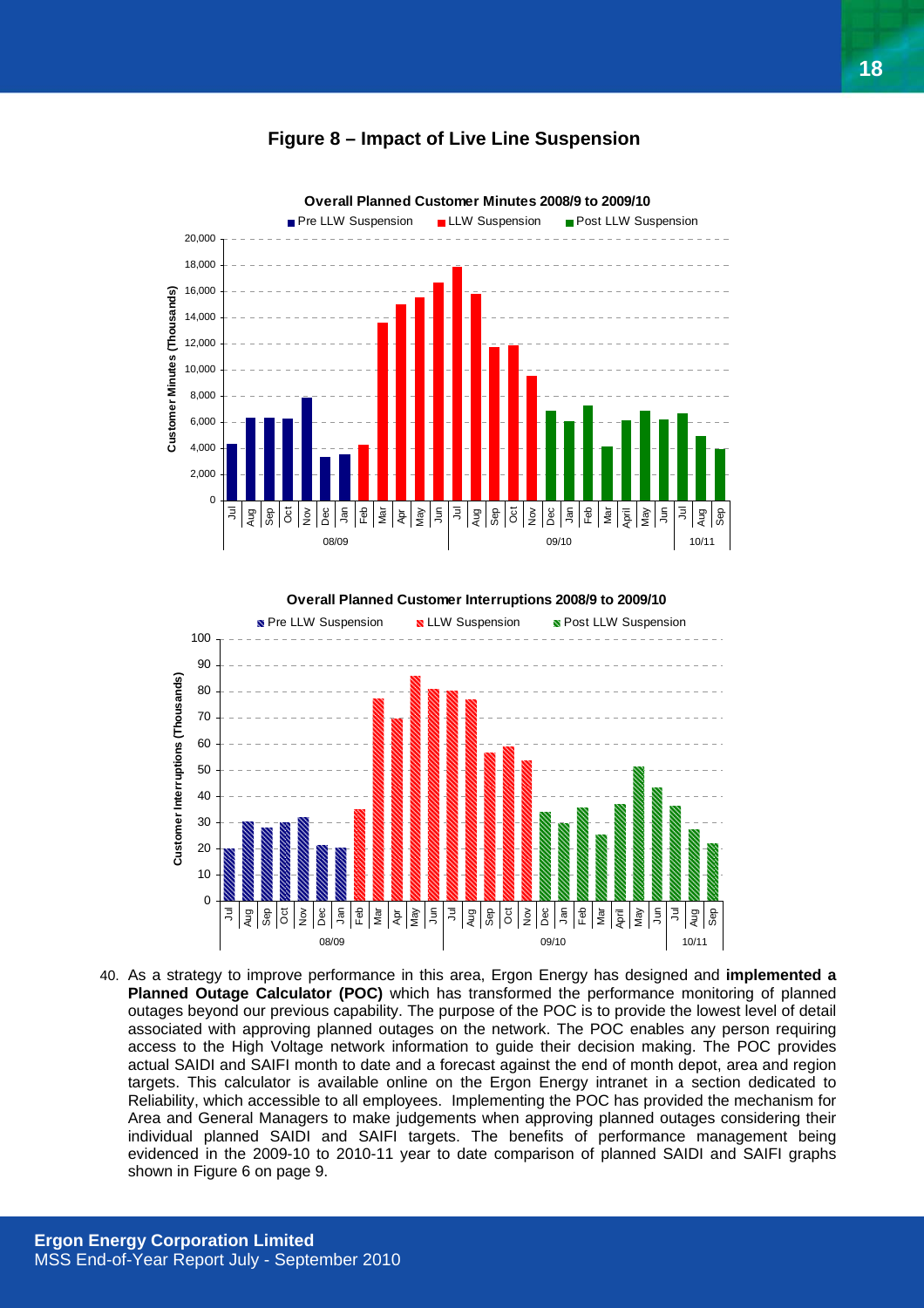#### *Ongoing*

- 41. An area that Ergon Energy has identified as an additional opportunity for further improvement is in the **use of Low Voltage and High Voltage injection generation sources** to maintain safe supply to customers while work is undertaken. Ergon Energy has purchased several generation units and has deployed them to the areas of greatest reliability benefit. In addition, Ergon Energy is undertaking a complete review of the generation deployment standards, and connection protocols in an effort to increase deployment flexibility and speed. Currently the configurations being reviewed are:
	- o Small isolated arrangements (max 1250 kVA), this configuration is similar to that used by ENERGEX. This configuration can be applied in short term unplanned, planned, and islanded mode;
	- $\circ$  Large arrangements which will be required to operate in parallel and isolated configuration from the network. This is the current Ergon Energy and most often used in planned load management situations; and
	- o Large arrangements used for peak load lopping designed to support the network paralleled with the energized network; and
- 42. Through the use of **Google mapping systems** we are also developing an approach that provides spatial representation with appropriate overlays of our network schematics to show planned work locations to facilitate more effective forward planning of outages. Further, we will be developing a process for achieving full visibility of all work at a feeder level to enable the efficient planning and packaging of works, thereby reducing the impact on planned SAIDI and SAIFI.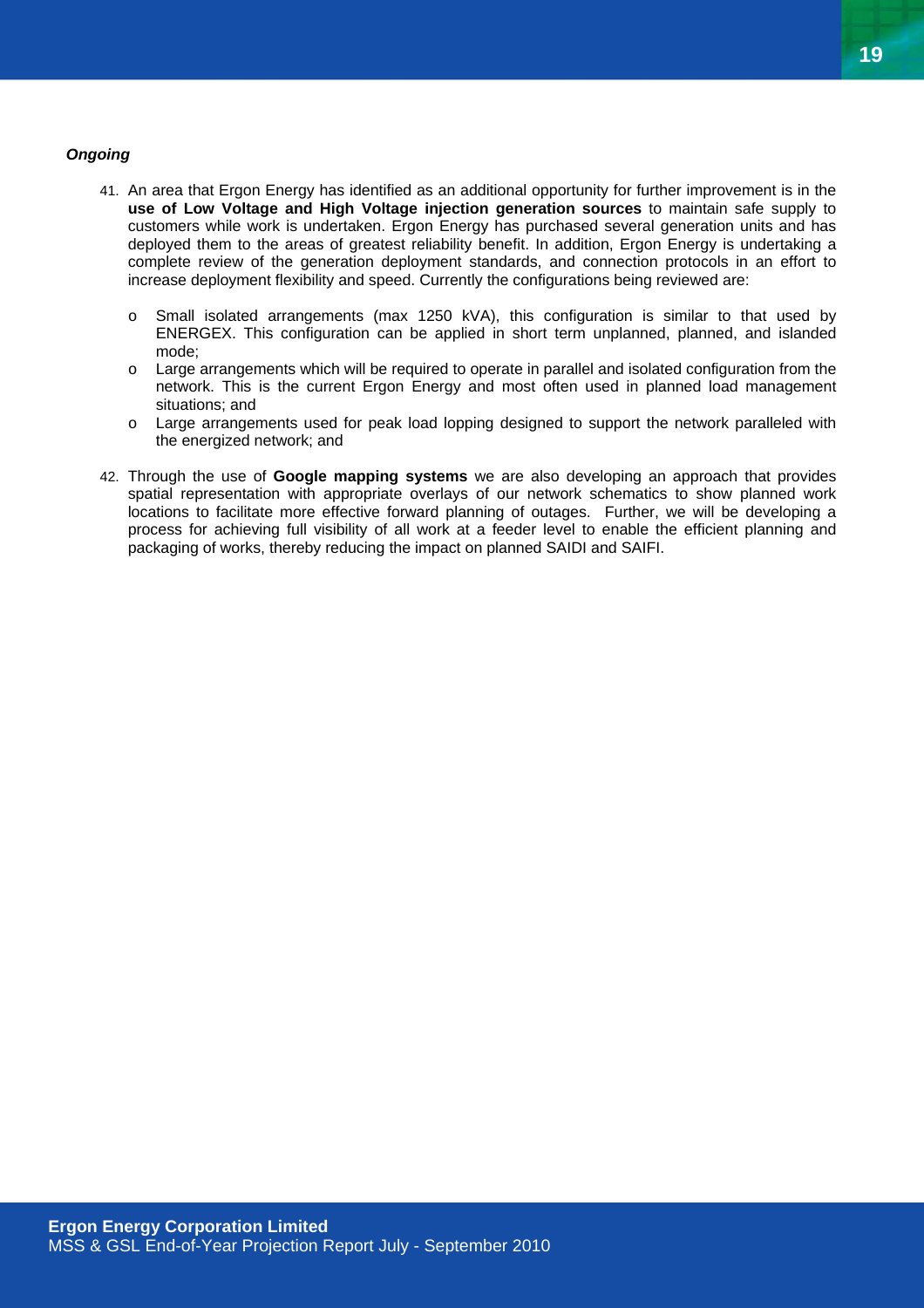# **5. Reliability Improvement Investment**

In recent years Ergon Energy's expenditure directly on reliability works has been constrained by investments in excess of regulatory allowances into regulatory and demand driven capital works including new customer connections, addressing system supply security and capacity constraints and critical aged assets issues. However, for the next five years, expenditure on reliability improvement projects has been ramped up consistent with initiatives being implemented to address network performance and ensure conformance with MSSs for 2010-11 and future years in this regulatory control period.

Table 1 below shows the **year-to-date (end of September 2010) expenditure** and **next quarter (October-December 2010 Quarter) budget** associated with Reliability and Quality Improvement works for 2010-11 compared with the year-to-date budget. Expenditure is shown not only for the specific reliability improvement program of works but also works associated with other programs in the 2010-11 plan that are considered to provide direct reliability benefits.

**Items marked with "##" in Section 4 above are part of the specific "Reliability Improvement" values in**  Table 1. Actions which target other drivers but also have a positive impact on reliability, have not been included in Table 1

| <b>RELIABILITY IMPROVEMENT WORKS</b>                       |                                                                                              |                                                                      |
|------------------------------------------------------------|----------------------------------------------------------------------------------------------|----------------------------------------------------------------------|
| <b>Asset Replacement</b>                                   | <b>YTD Actual Costs</b><br><b>YTD POW Budget</b><br>2nd Qtr POW Budget<br>Total 10/11 Budget | $\overline{3,254,383}$<br>\$2,690,473<br>\$4,544,730<br>\$12,438,385 |
| Augmentation                                               | <b>YTD Actual Costs</b><br><b>YTD POW Budget</b><br>2nd Qtr POW Budget<br>Total 10/11 Budget | \$7,011,666<br>\$6,888,467<br>\$3,306,311<br>\$33,977,612            |
| Other System Capex                                         | <b>YTD Actual Costs</b><br><b>YTD POW Budget</b><br>2nd Qtr POW Budget<br>Total 10/11 Budget | \$1,558,621<br>\$1,756,912<br>\$3,683,495<br>\$12,664,845            |
| <b>Reliability Improvement</b>                             | <b>YTD Actual Costs</b><br><b>YTD POW Budget</b><br>2nd Qtr POW Budget<br>Total 10/11 Budget | \$4,470,932<br>\$3,596,915<br>\$5,928,461<br>\$29,862,835            |
| <b>Total Sum of YTD Actual Costs</b>                       |                                                                                              | \$16,295,601                                                         |
| <b>Total Sum of YTD Budget</b><br>Total Sum of 2nd Qtr POW |                                                                                              | \$14,932,766                                                         |
| <b>Budget</b>                                              |                                                                                              | \$17,462,997                                                         |
| Total Sum of 10/11 Budget                                  |                                                                                              | \$88,943,677                                                         |

#### **Table 1 - 2010-11 Reliability and Quality Improvement Capital Expenditure**

Note: The above expenditure does not include all the initiatives that are set out in Section 4 above, such as the new zone substation projects and associated subtransmission lines, but does include the associated works on distribution lines.

In addition to these direct reliability works, other network augmentation, asset replacement and refurbishment works, defect repair, protection and communication expenditure and virtually all corporation-initiated network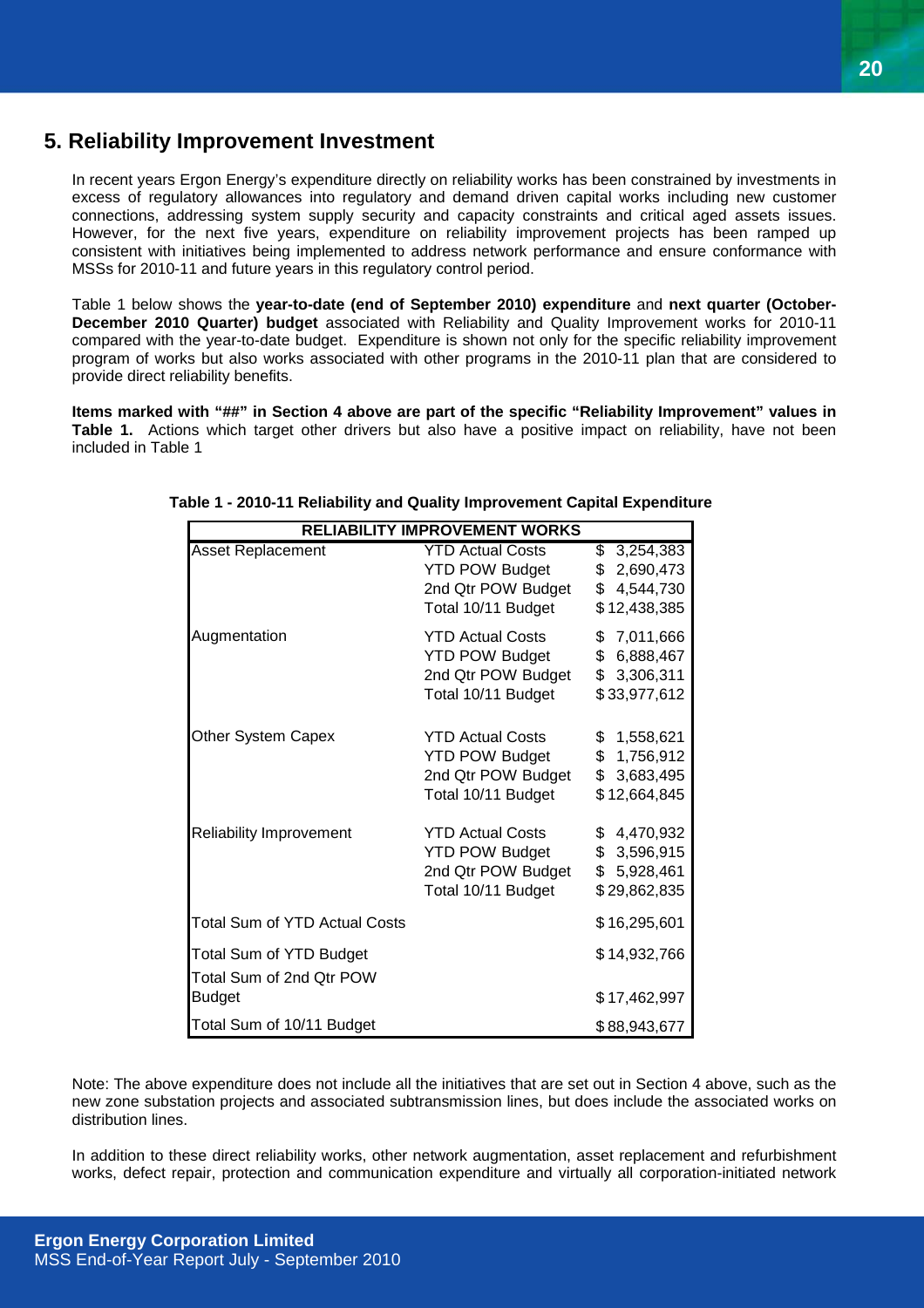capital have a positive impact on reliability performance outcome. Also, all the Corrective and Preventive Maintenance works (Operating Expenditure), which include the asset inspections, also contribute to network performance improvement.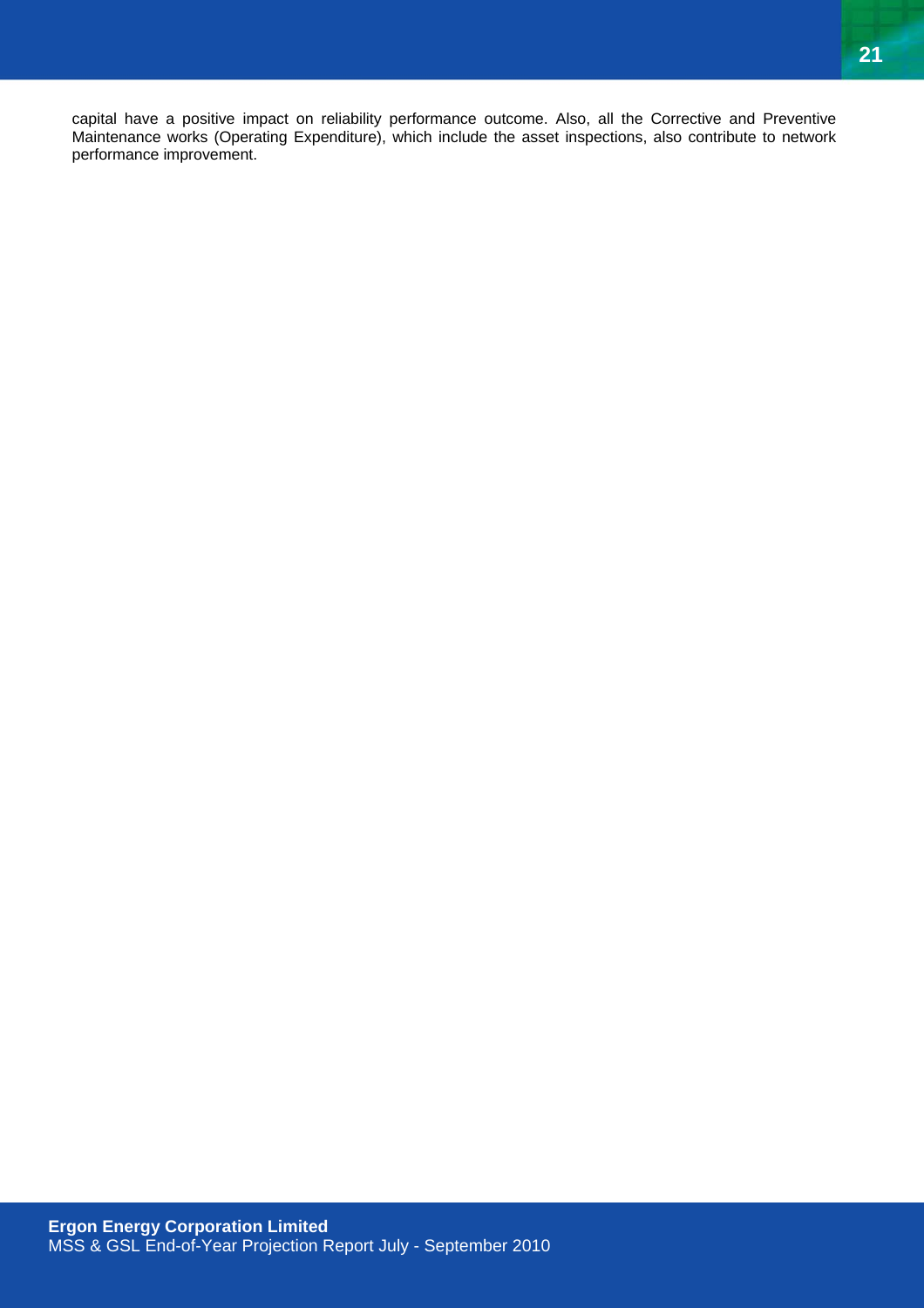### **6. Urban SAIDI Performance**



The year-to-date reliability performance result for the period 1 July 2010 to 30 September 2010 for Urban SAIDI marginally exceeds the 2010-11 seasonalised MSS target for the September quarter 2010. The year-todate September 2010 results plus the seasonalised target line projection year-end reliability performance for 2010-11 for Urban SAIDI (149.8 minutes) exceeds the MSS (149 minutes) by a margin of 0.8 minutes. However, it should be noted that in the two months since the completion of the July-September 2010 Quarter, despite wetter than normal conditions prevailing across Queensland, Ergon Energy's reliability performance has improved, with current projections (as at the end of November 2010) indicating that Ergon Energy is likely to achieve all six MSS by the end of 2010-11.

Urban feeders make up to 3 percent of Ergon Energy's distribution feeder network and supply about 33 percent of its customers.

The reliability performance for the September quarter 2010 was impacted by the abnormal weather conditions experienced at the end of September 2010. Specifically, several large scale electrical storms occurred in Ergon Energy's central supply region, and as a whole, Queensland's rainfall was 270 percent higher than the historical September averages.

The overall Urban SAIDI year to date performance for the September quarter 2010 has substantially improved (61 percent improvement) in comparison to the corresponding quarter of 2009-10. In addition, planned Urban year to date SAIDI has improved by 77 percent compared to the corresponding quarter in 2009-10.

For comparison purposes, Figure 4 on page 8 demonstrates the improvement on overall SAIDI from the September quarter for both 2009-10 and 2010-11.

For a full list of the initiatives being undertaken by Ergon Energy to improve Urban SAIDI reliability performance, please refer to Section 4 *Reliability and Quality Improvement Initiatives* section of this report.

Finally, it is important to note that the quarterly year-to-date data presented in the September Quarter MSS and GSL report does not exactly equal the sum of the monthly data in the charts above. This is because the customer numbers upon which the SAIDI and SAIFI measures are calculated are different. Specifically, the monthly data in the charts above are based on customer numbers as at the end of the specific month, whereas the quarterly results in the September Quarter MSS and GSL report are based on cumulative customer numbers as at the end of the quarter. Consequently, due to the different basis upon which the monthly and quarterly SAIDI and SAIFI measures are calculated, the monthly results cannot be added to reconcile with the equivalent quarterly results. This applies to the results for all feeder categories set out in this report.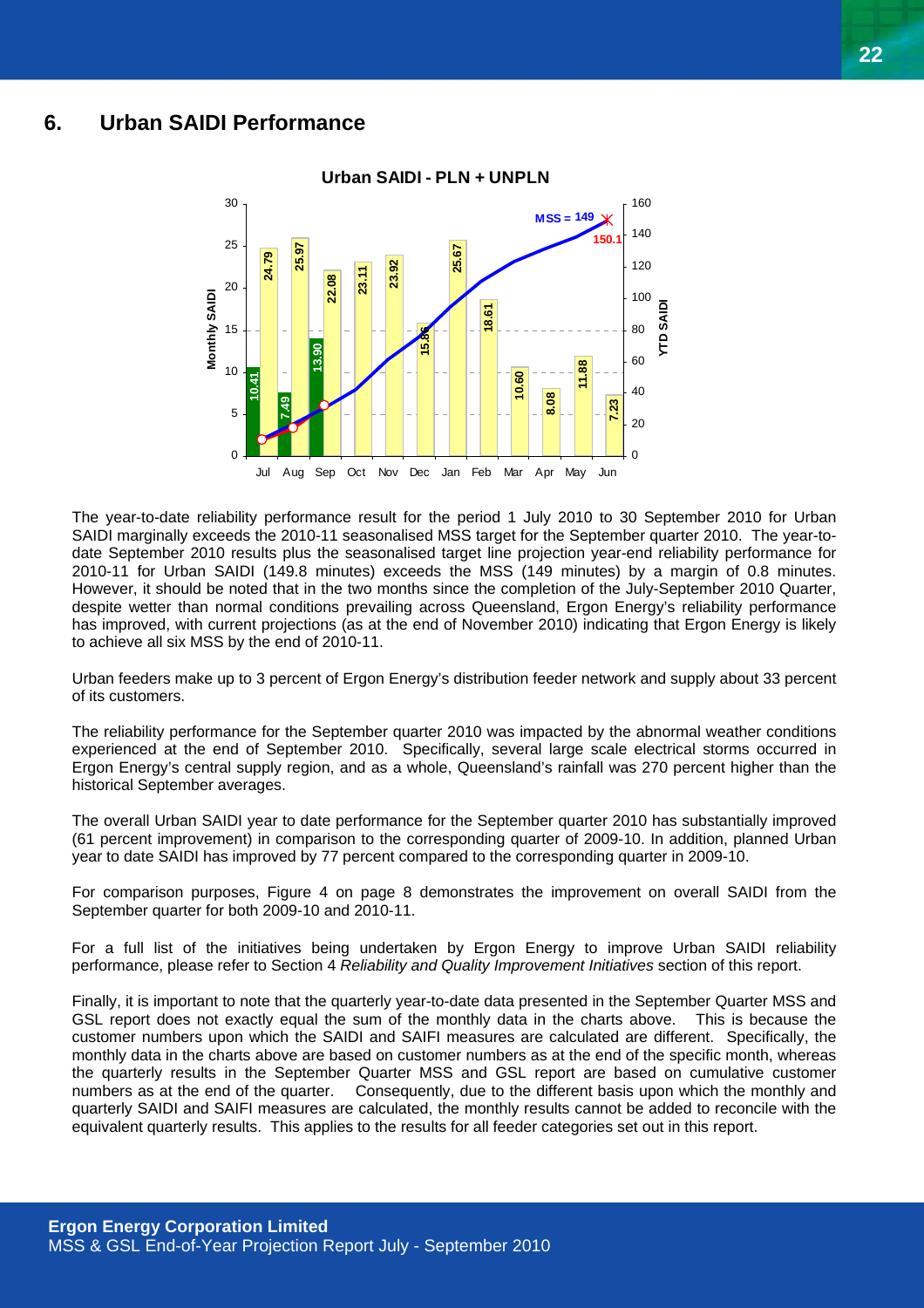## 7**. Urban SAIFI Performance**



The year-to-date reliability performance result for the period 1 July 2010 to 30 September 2010 for Urban SAIFI is favourable to the 2010-11 seasonalised MSS target for the September quarter 2010. Further, the projected year end reliability performance for 2010-11 for Short Rural SAIFI (1.96) is tracking to be under the annual MSS (1.98) by a margin of 0.02.

Urban feeders make up to 3 percent of Ergon Energy's distribution feeder network and supply about 33 percent of its customers.

The overall Urban SAIFI year to date performance for the September quarter 2010 has substantially improved (44 percent improvement) in comparison to the corresponding quarter of 2009-10. In addition, planned Urban year to date SAIFI has improved by 71 percent compared to the corresponding quarter in 2009-10.

For comparison purposes, Figure 5 on page 8 demonstrates the improvement on overall SAIFI from the September quarter for both 2009-10 and 2010-11.

For a full list of the initiatives being undertaken by Asset Management to improve Urban SAIFI reliability performance, please refer to Section 4 *Reliability and Quality Improvement Initiatives* section of this report.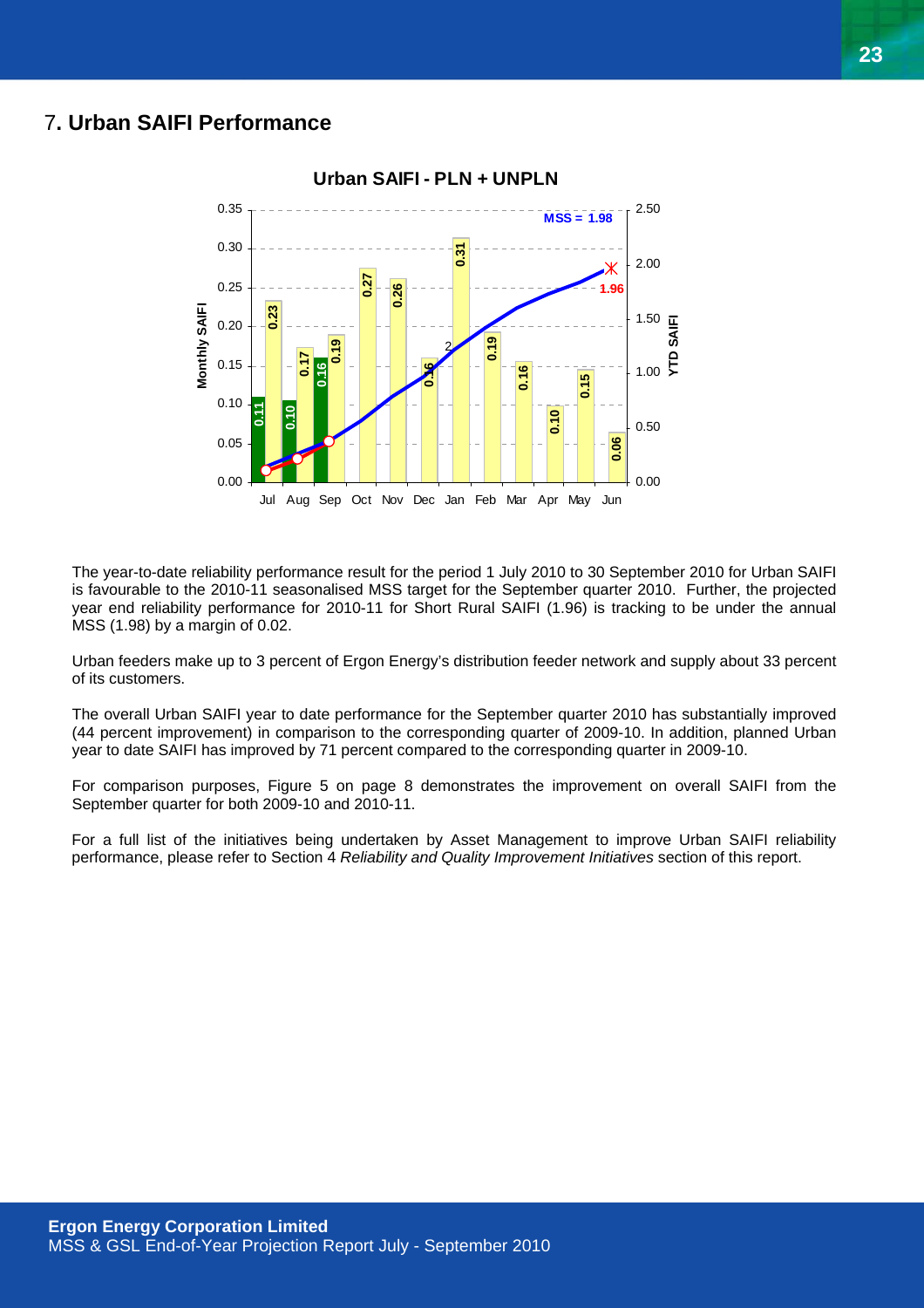## **8. Short Rural SAIDI Performance**



The year-to-date reliability performance result for the period 1 July 2010 to 30 September 2010 for Short Rural SAIDI marginally exceeds the 2010-11 seasonalised MSS target for the September quarter 2010. The projected year-end reliability performance for 2010-11 for Short Rural SAIDI (431.2 minutes) marginally exceeds the MSS (424 minutes) by a margin of 7.2 minutes. However, it should be noted that in the two months since the completion of the July-September 2010 Quarter, despite wetter than normal conditions prevailing across Queensland, Ergon Energy's reliability performance has improved, with current projections (as at the end of November 2010) indicating that Ergon Energy is likely to achieve all six MSS by the end of 2010-11.

Currently, Short Rural feeders make up to 30 percent of Ergon Energy's distribution feeder network and supply about 55 percent of its customers.

The reasons for the marginally unfavourable reliability performance for the September quarter 2010 is the same as that set out for the Urban SAIDI performance. However, it is important to note that Ergon Energy's annual Short Rural SAIDI performance, prior to the unseasonal weather conditions in September 2010, was projected to meet the annual MSS. Further, the overall year to date Short Rural SAIDI for the September quarter 2010, on average, has improved by 32 percent compared to the corresponding quarter of 2009-10. In addition, planned year to date Short Rural SAIDI has improved by 68 percent compared to the corresponding quarter in 2009-10.

For comparison purposes, Figure 4 on page 8 demonstrates the improvement on overall SAIDI from the September quarter for both 2009-10 and 2010-11.

For a full list of the initiatives being undertaken by Asset Management to improve Short Rural SAIDI reliability performance, please refer to Section 4 *Reliability and Quality Improvement Initiatives* section of this report.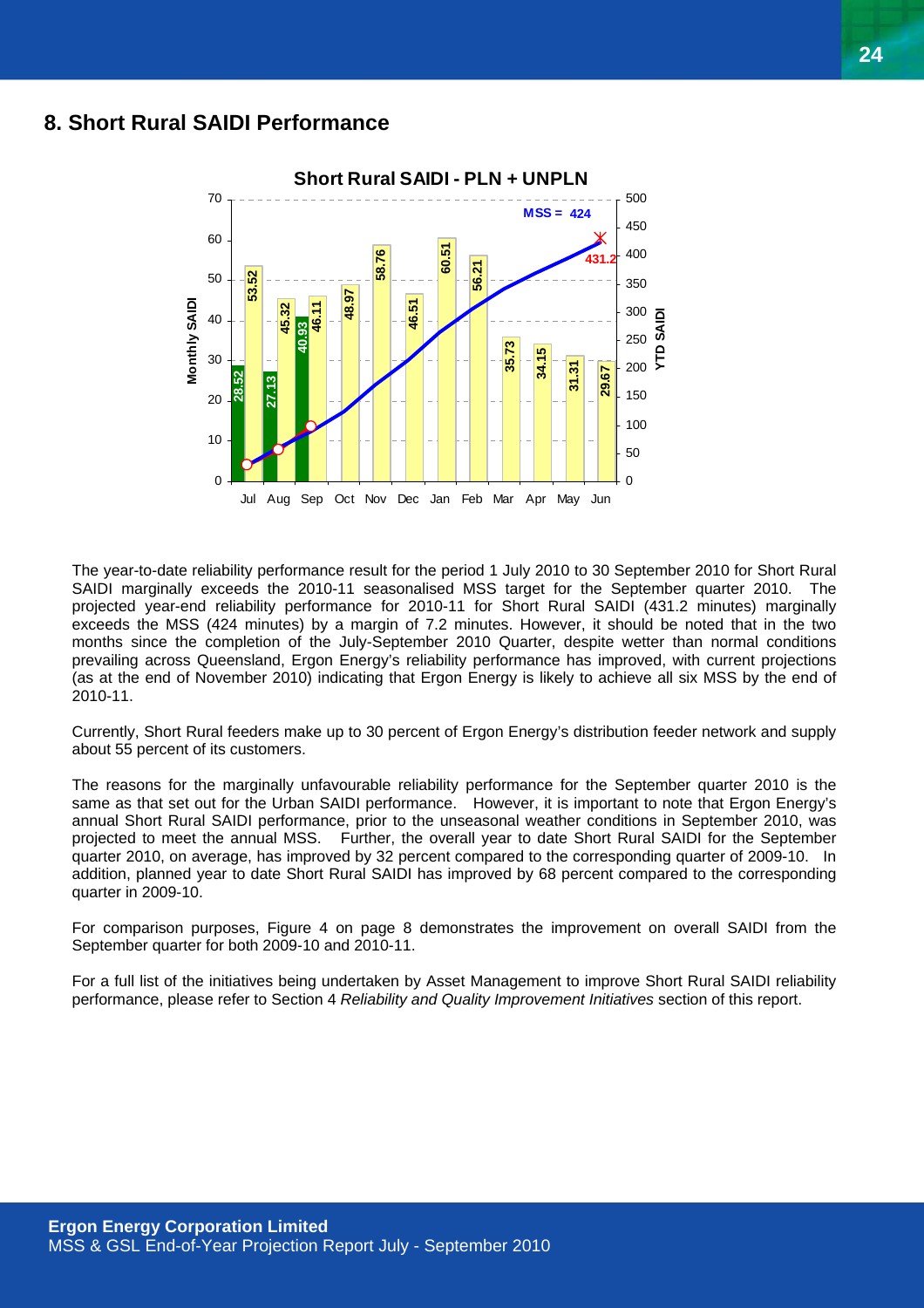## **9. Short Rural SAIFI Performance**



The year to date reliability performance result for the period 1 July 2010 to 30 September 2010 for Short Rural SAIFI marginally exceeds the 2010-11 seasonalised MSS target for the September quarter 2010. Further, the projected year end reliability performance for 2010-11 for Short Rural SAIFI (3.98) is projected to marginally exceed the annual MSS (3.95) by a margin of 0.03. However, it should be noted that in the two months since the completion of the July-September 2010 Quarter, despite wetter than normal conditions prevailing across Queensland, Ergon Energy's reliability performance has improved, with the most recent projections (as at the end of November 2010) indicating that Ergon Energy is likely to achieve all six MSS by the end of 2010-11.

The reasons for the unfavourable reliability performance for the September quarter 2010 is the same as that set out for the Urban SAIDI performance. However, it is important to recognise that the overall Short Rural year to date SAIFI performance for the September quarter 2010, on average, has improved by 21 percent compared to the corresponding quarter of 2009-10. In addition, planned Short Rural year to date SAIFI has improved by 60 percent compared to the corresponding quarter in 2009-10.

For comparison purposes, Figure 5 on page 8 demonstrates the improvement on overall SAIFI from the September quarter for both 2009-10 and 2010-11.

For a full list of the initiatives being undertaken by Asset Management to improve Short Rural SAIFI reliability performance, please refer to Section 4 *Reliability and Quality Improvement Initiatives* section of this report.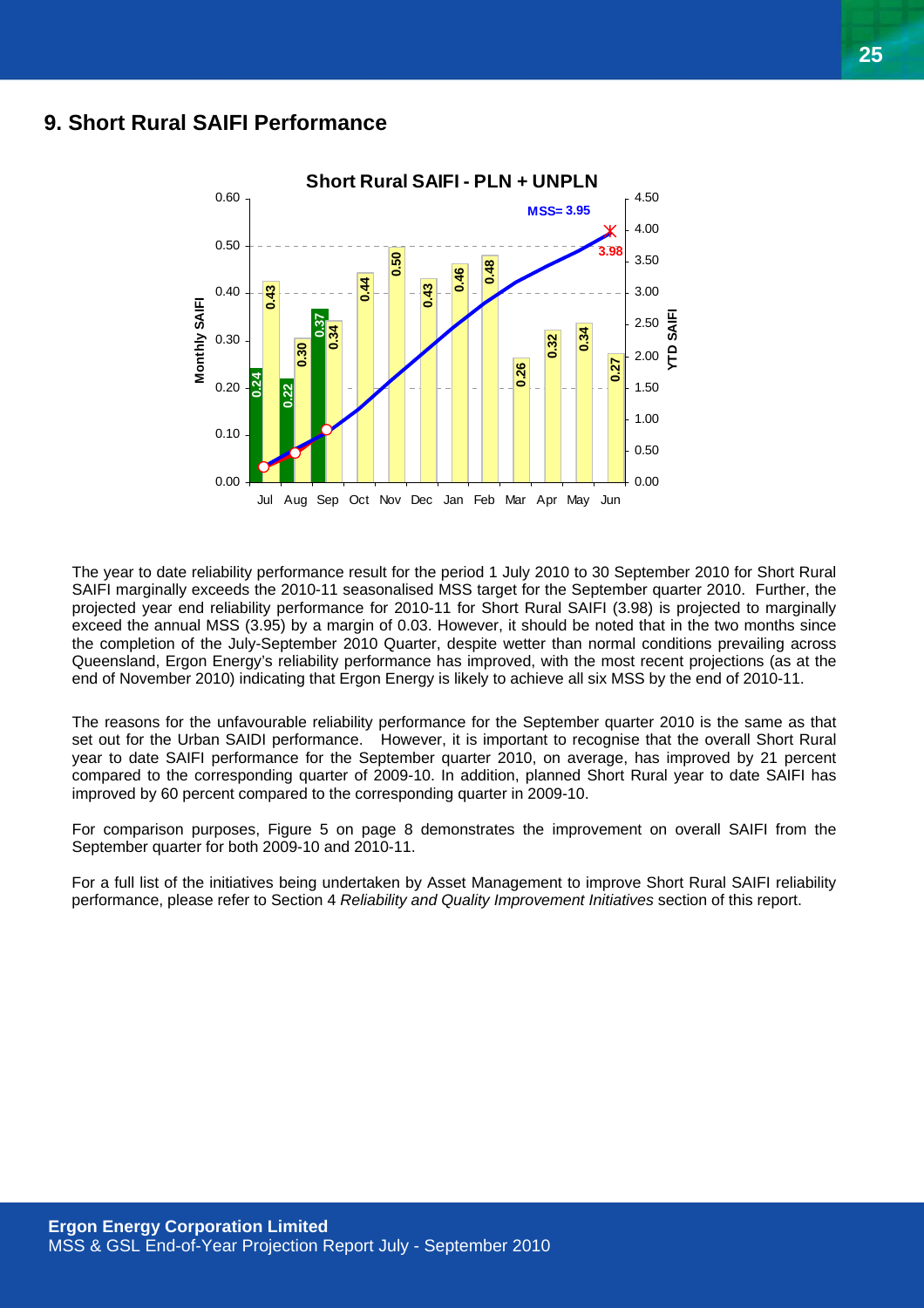## **10. Long Rural SAIDI Performance**



The year-to-date reliability performance result for the period 1 July 2010 to 30 September 2010 for Long Rural SAIDI is favourable to the 2010-11 seasonalised MSS target for the September quarter 2010. Further, the projected year-end reliability performance for 2010-11 for Long Rural SAIDI (938.6) is favourable to the annual MSS (964) by 25.4 minutes.

Currently, Long Rural feeders make up to 67 percent of Ergon Energy's distribution feeder network and supply about 12 percent of its customers.

The overall Long Rural year to date SAIDI performance for the September quarter 2010 has substantially improved (34 percent improvement) in comparison to the corresponding quarter of 2009-10. In addition, planned Long Rural year to date SAIDI has improved by 56 percent compared to the corresponding quarter in 2009-10.

For comparison purposes, Figure 4 on page 8 demonstrates the improvement on overall SAIDI from the September quarter for both 2009-10 and 2010-11.

For a full list of the initiatives being undertaken by Asset Management to improve Long Rural SAIDI reliability performance, please refer to Section 4 *Reliability and Quality Improvement Initiatives* section of this report.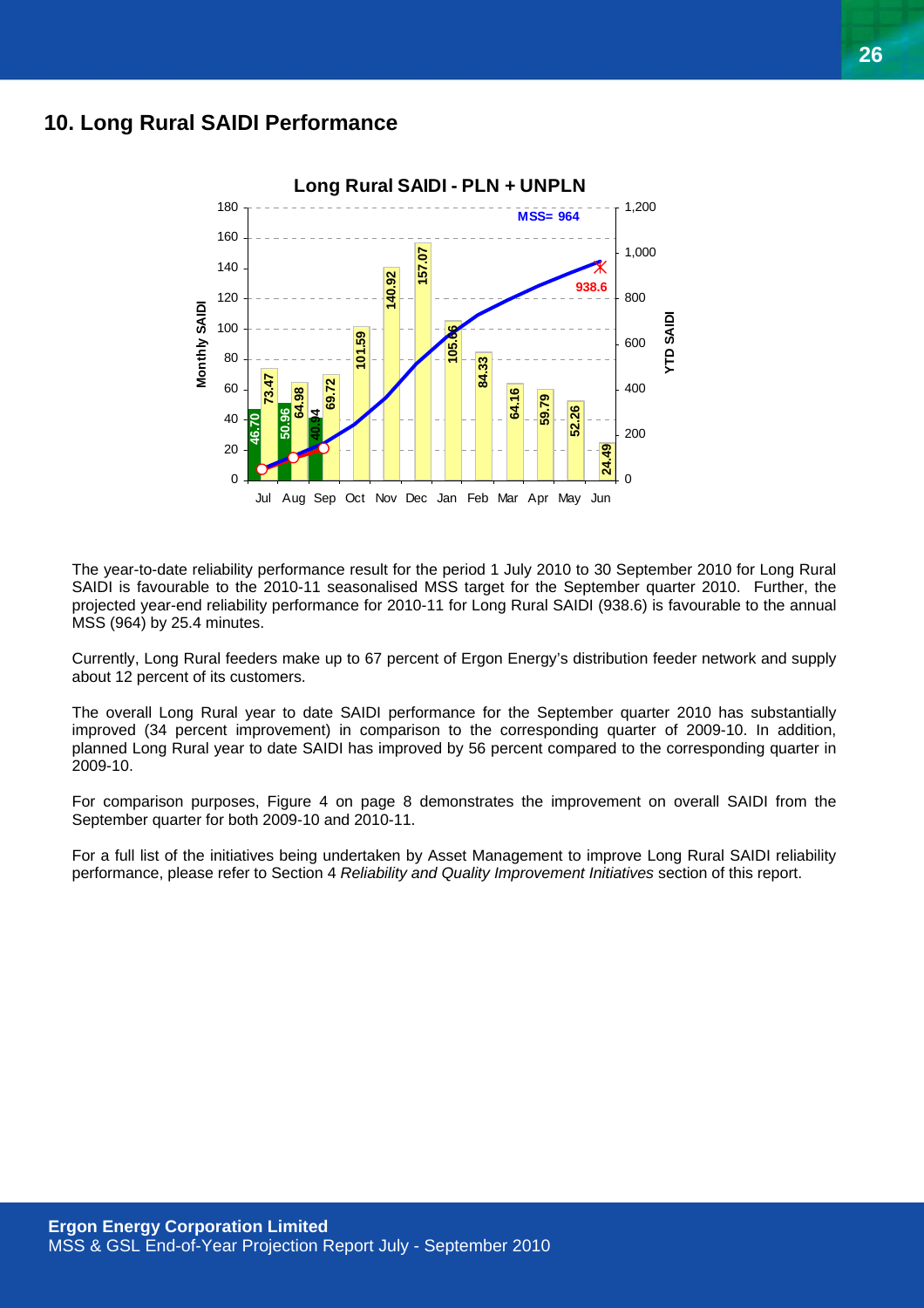## **11. Long Rural SAIFI Performance**



The year to date reliability performance result for the period 1 July 2010 to 30 September 2010 for Long Rural SAIFI is favourable to the 2010-11 seasonalised MSS target for the September quarter 2010. Further, the projected year end reliability performance for 2010-11 for Long Rural SAIFI (7.26) is favourable to the annual MSS (7.40) by 0.14.

The overall Long Rural year to date SAIFI performance for the September quarter 2010, on average, has improved by 32 percent compared to the corresponding quarter of 2009-10. In addition, planned Long Rural year to date SAIFI has improved by 53 percent compared to the corresponding quarter in 2009-10.

For comparison purposes, Figure 5 on page 8 demonstrates the improvement on overall SAIFI from the September quarter for both 2009-10 and 2010-11.

For a full list of the initiatives being undertaken by Asset Management to improve Long Rural SAIFI reliability performance, please refer to Section 4 *Reliability and Quality Improvement Initiatives* section of this report.